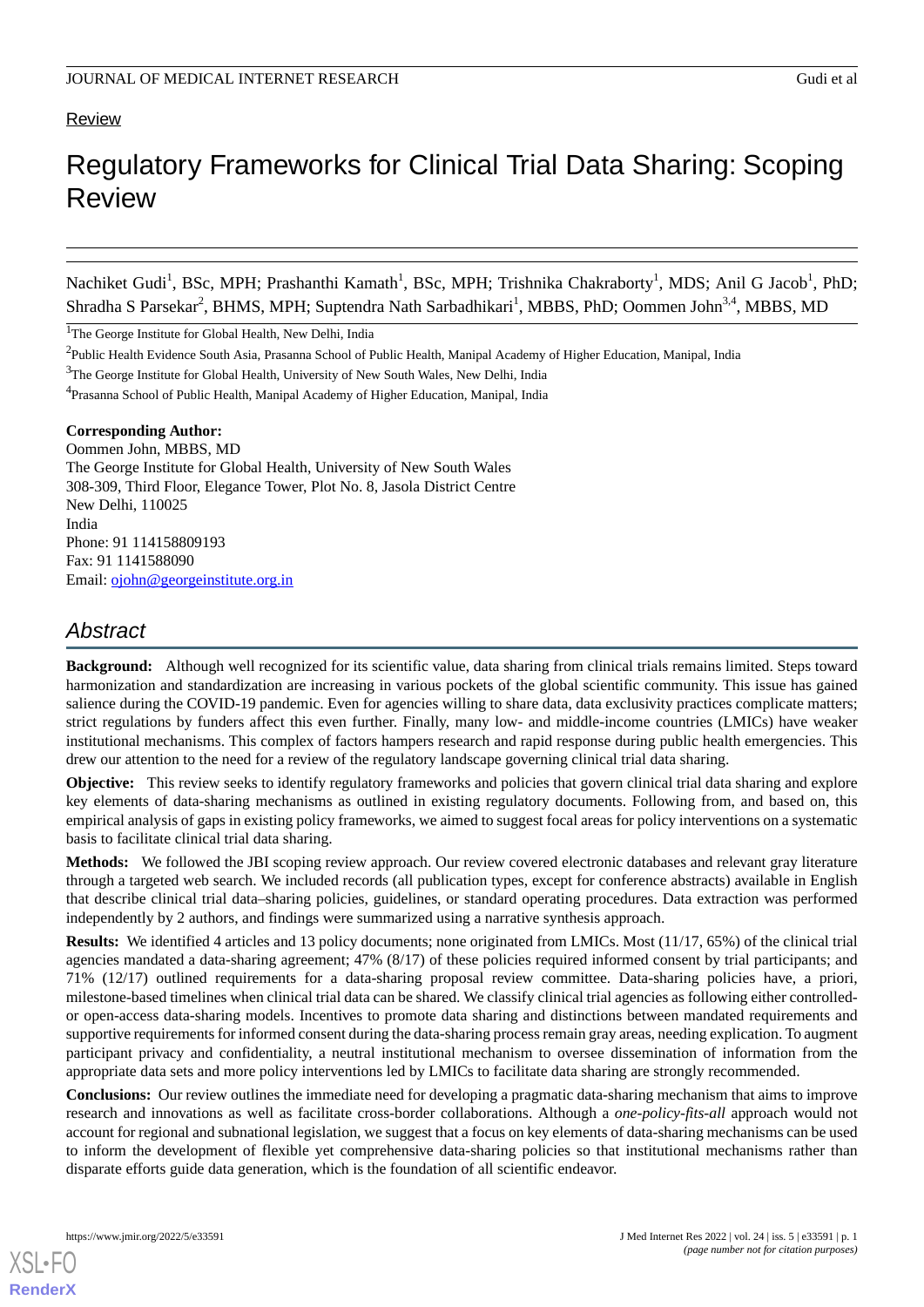*(J Med Internet Res 2022;24(5):e33591)* doi: **[10.2196/33591](http://dx.doi.org/10.2196/33591)** 

#### **KEYWORDS**

clinical trial; data sharing; policy; scoping review

# *Introduction*

#### **Background**

Data sharing from clinical trials is a contested space; it has gained salience particularly during the COVID-19 pandemic. Clinical data are defined as "the data, results, information, discoveries, inventions, processes and methods (whether patentable or not) resulting from or developed by investigator or study personnel in the performance of the clinical trial, but excludes all personal information and medical records" [[1\]](#page-11-0). Clinical trial data sharing is defined as *"*sharing of anonymized, patient-level clinical trial data through established platforms thereby enhancing transparency, thus maximizing value of research and creating opportunities for external researchers to reanalyze, synthesize, replicate, and build upon previous evidence*"* [\[2](#page-11-1),[3\]](#page-11-2). Sharing anonymized individual participant data (IPD) along with other trial-generated data can often pave ways for informed clinical decisions. In particular, the secondary analysis of such clinical trial data helps in building on the body of existing evidence by consolidating data across smaller, underpowered studies. It is one of several cost-effective measures for augmenting a body of evidence in resource-constrained settings and in health emergencies [[4\]](#page-11-3). The COVID-19 pandemic is considered a booster for clinical data sharing because many researchers and working groups have strongly advocated it [[5](#page-11-4)[-8](#page-11-5)]. Ideally, clinical trial data sharing needs to be harmonized and standardized for the global scientific community. However, to align with the purpose of research, data from human participants should benefit others, and data sharing is one of the best ways to achieve this.

Clinical trial agencies have provided guidelines for regulating data sharing in clinical research. In particular, the International Committee of Medical Journal Editors [\[9](#page-11-6)], the UK-based Pragmatic Clinical Trials Unit [\[10](#page-11-7)], and the US-based National Institutes of Health (NIH) StrokeNet [[11\]](#page-12-0) have developed guidelines for efficiently sharing and accessing data. Clinical trial registries and scholarly publications expect biomedical researchers to provide statements on sharing data during various stages of clinical trials (eg, at the time of trial registration, after the planned interim analysis, at the midterm, and at the end of the clinical trial), as applicable according to the respective data-sharing guidelines. These data-sharing guidelines aim to safeguard the privacy of study participants when data are used by a researcher to build on existing evidence (secondary research) and thereby maximize benefits for the public [[12\]](#page-12-1). According to the clinical trial registration policy of the International Committee of Medical Journal Editors, there are prerequisites for data oversight or the presence of an institutional ethics committee to abide by the Good Clinical Practice guideline as outlined by the International Council for Harmonisation [\[13](#page-12-2)]. These prerequisites need to be operationalized through gaining the informed consent of study participants to ensure the safety of the study participants,

 $XSI - F($ **[RenderX](http://www.renderx.com/)** investigators [[13](#page-12-2)[,14](#page-12-3)], and those involved in clinical trials. Furthermore, data sharing from clinical research is generally governed by national regulatory agencies in their respective locations [[14,](#page-12-3)[15](#page-12-4)].

Where such guidance exists, regulatory policy documents provide guidance on data sharing and access to data by ensuring participant safety and ethical compliance [\[16](#page-12-5)]. The emerging conflicts between data-sharing practices and potential threats to the privacy and confidentiality of trial participants are significant challenges faced by investigators in complying with data-sharing principles. The review of data-sharing guidelines by Blasimme et al [\[17](#page-12-6)] and a stakeholder consultation of 1329 scientists [[18\]](#page-12-7) demonstrated that the importance of data sharing in medical science is not sufficiently recognized. Technical, legal, and ethical barriers hinder data sharing from clinical trials. Technical barriers include lack of standardization, limited researcher capacity to build high-quality data, and a lack of financial incentives for data sharing. Legal barriers such as intellectual property rights (IPR), data ownership, concerns of data provider and data user regarding mutual benefits, and explicit informed consent for data sharing are threats to data sharing [\[3](#page-11-2),[5](#page-11-4)[,17](#page-12-6),[18\]](#page-12-7). Similar concerns were shared by the public in a high-income setting where widely shared data could be a risk for patient privacy and could give rise to discrimination and exploitation [\[19](#page-12-8)].

#### **A Complicated Issue**

The competing interests of stakeholders involved in clinical trials make data sharing a complicated issue owing to factors relating to investments and existing legal frameworks surrounding IPR. The resistance from for-profit pharmaceutical corporations is also understandable when they advocate data exclusivity, given their financial investments in conducting clinical trials. Most large multicenter clinical trials are funded by for-profit pharmaceutical corporations. Besides being data generators, these corporations are investors and risk takers, as well as intellectual conceptualizers of complex scientific information. Not surprisingly, such corporations have the incentive, control, and power to restrict data sharing. The agreement on Trade-Related Aspects of Intellectual Property Rights at the World Trade Organization (WTO) identifies transparency and availability of the latest information as being pivotal to trade and policy [\[20](#page-12-9)-[22\]](#page-12-10). An updated list of IPR measures specific to a region and country limits the control exercised by multinational corporations [[23\]](#page-12-11). Concerns over clinical trial data sharing follow IPR-related issues that arise with the sharing of undisclosed trial information—a practice often referred to as "secret trial data" [[24](#page-12-12)[,25](#page-12-13)]. For-profit pharmaceutical corporations often resist, or lack interest in, data-sharing efforts through their data-exclusivity practices [[26](#page-12-14)[,27](#page-12-15)]. This can have, and has had, a negative impact on access to medicines and biologicals, including vaccines in low- and middle-income countries (LMICs) [\[28](#page-12-16)].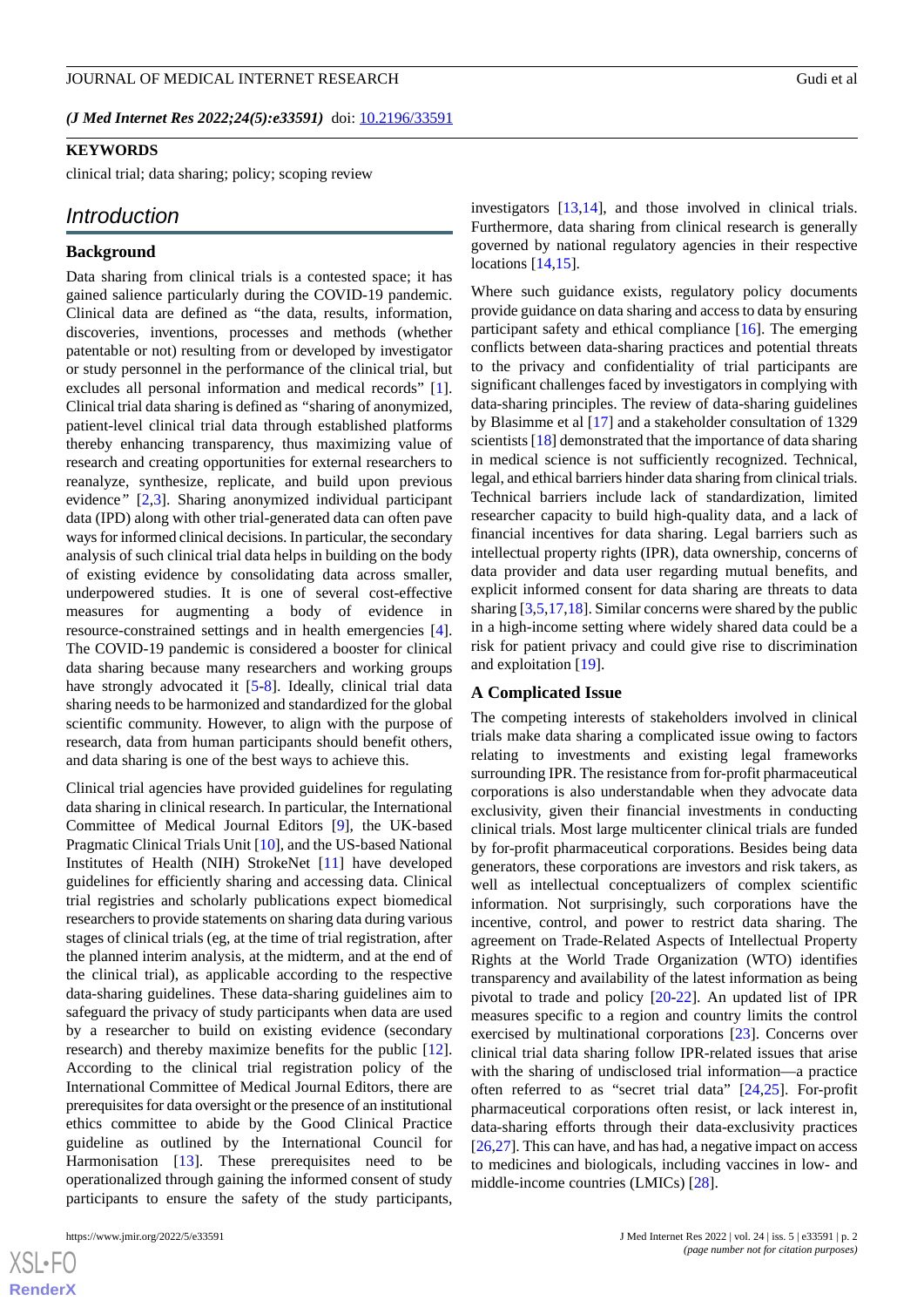Institutional frameworks based on jurisdictions vary considerably. Data sharing from cross-border or multicountry and multisite randomized controlled clinical trials are generally not governed by a single (or even comparable) national legislation [\[29](#page-12-17),[30\]](#page-12-18). Although international regulations on data sharing are lacking, there are a few guidelines. In a multicenter and multicountry trial, there are context-specific issues such as the cost of trial completion and data sharing, subcontracting, and the use of third parties to complete the trial. Nuances in subcontracting the conduct of the trial to for-profit and not-for-profit organizations further make data sharing difficult. There are ethical complexities as well: large sample sizes are often possible only by recruiting participants from low-income countries owing to their larger populations and (often) poor clinical trial oversight and regulatory mechanisms [\[19](#page-12-8),[31\]](#page-12-19). Not surprisingly, therefore, the wider acceptance of data-sharing practices in the absence of a mandate to share clinical trial data has created uncertainties among clinical trial investigators [[32](#page-12-20)[,33](#page-12-21)]. With the paucity of surveys or academic syntheses to offer guidance on data sharing, it is necessary to collate evidence and classify this information to facilitate syntheses and comparability with regard to data-sharing practices.

Given the limitations in the existing landscape of clinical trials regarding data sharing, it must be noted that at the institutional level, systematic steps are being taken to shift data sharing in more institutionalized directions, which is laudable. This is based on disclosures by funders; nevertheless, such disclosures vary in degrees. For ease of comprehension, we view these in the binary categories of open- or controlled-access models of sharing data. Pursuant to this, trial investigators are implementing data sharing according to varied milestones, depending on the progress of the clinical trial. Thus, at the aggregate level, timelines for disclosures also vary. In brief, such principal investigators connect the level of data disclosure to the completion of varied milestones. Our review appropriately classifies this information.

Considering the aforementioned gaps, this review attempts to synthesize the existing state of practices around clinical trial data sharing. Our viewpoint is decidedly from a public health perspective because we believe that data sharing needs to be promoted for the public good. With this intention, we conducted a scoping review of the literature with the following objectives: to identify regulatory documents that have guided clinical trial investigators in trial data sharing and to explore the key elements of data-sharing mechanisms in these regulatory documents.

# *Methods*

#### **Overview**

 $XS$ -FO **[RenderX](http://www.renderx.com/)**

A scoping review approach facilitates an understanding of emerging evidence and is often considered the first step in research evidence development [[34\]](#page-12-22). We followed the JBI methodology, as proposed in the methodological framework of Arksey and O'Malley [[35\]](#page-12-23) for scoping studies and the work on advancing this methodology by Levac et al [[36\]](#page-13-0). The review protocol was developed a priori; however, because of the time-bound nature of this review, we could neither register nor publish the protocol. The JBI methodology has outlined six

steps for the conduct of a scoping review: (1) identifying the research question; (2) identifying relevant studies; (3) study selection; (4) charting the data, (5) collating, summarizing, and reporting the results; and (6) stakeholder consultations [[34-](#page-12-22)[36\]](#page-13-0). These steps are further described in the following sections. The scoping review is reported according to the PRISMA-ScR (Preferred Reporting Items for Systematic Reviews and Meta-Analyses extension for Scoping Reviews) guidelines [\[37](#page-13-1)].

#### **Step 1: Identifying the Research Question**

As we intended to synthesize a fast-growing but fragmented body of literature on regulatory documents for data sharing, we did not follow the typical *Population, Intervention, Comparison, and Outcomes* or *Population, Concept, and Context* approach to guide our article selection process because this topic falls beyond the scope of these and other review classifications [[38\]](#page-13-2). We developed the objectives of this scoping review using an iterative approach. Stakeholders (a group of domain experts) from the data-sharing working group of the COVID-19 Clinical Research Coalition were involved in providing feedback on the objectives [[39\]](#page-13-3). In particular, one of the authors (OJ) is a member of the data-sharing working group of the COVID-19 Clinical Research Coalition, and this review was undertaken as a specific deliverable with technical support from the data-sharing working group.

#### **Step 2: Identifying Relevant Studies**

We followed a 2-pronged approach for identifying regulatory documents: (1) literature search in scientific journals and (2) gray literature search. We conducted searches on MEDLINE (PubMed), SCOPUS, CINAHL (EBSCO), EMBASE, ProQuest, and Google Scholar using the keywords *data sharing policy*, *data sharing guidance*, *clinical trial data sharing*, and *individual participant data sharing*. The search was carried out by 2 authors (NG and SSP) on May 11, 2021. A detailed search strategy for each database is presented in [Multimedia Appendix](#page-11-8) [1.](#page-11-8)

An alert was created between May 11, 2021, and August 31, 2021, on the aforementioned databases for the search strategy to further include articles as and when published. This step was deemed necessary because the topic is dynamic and published scholarly evidence has been emerging regularly since the COVID-19 pandemic began. The gray literature is an important source for gathering further evidence on data sharing. To populate a comprehensive list of trial agencies, we manually looked at the trial websites through a Google search. We also searched for data-sharing policies on the clinical trial agency websites ([Multimedia Appendix 2](#page-11-9) [[16](#page-12-5)[,40](#page-13-4)-[64\]](#page-13-5)). We further conducted reference screening of articles included at the full-text stage to identify any potential inclusions. All search results were uploaded into EndNote software (Clarivate), and duplicates were removed.

#### **Step 3: Study Selection**

The selection of studies was carried out by 2 authors (PK and TC) independently in 2 sequential stages, namely, title-abstract and full-text stages. We used this 2-stage strategy because the evidence suggests that there is no difference between the titles-first and title-abstract–together approaches [[65\]](#page-14-0). Conflicts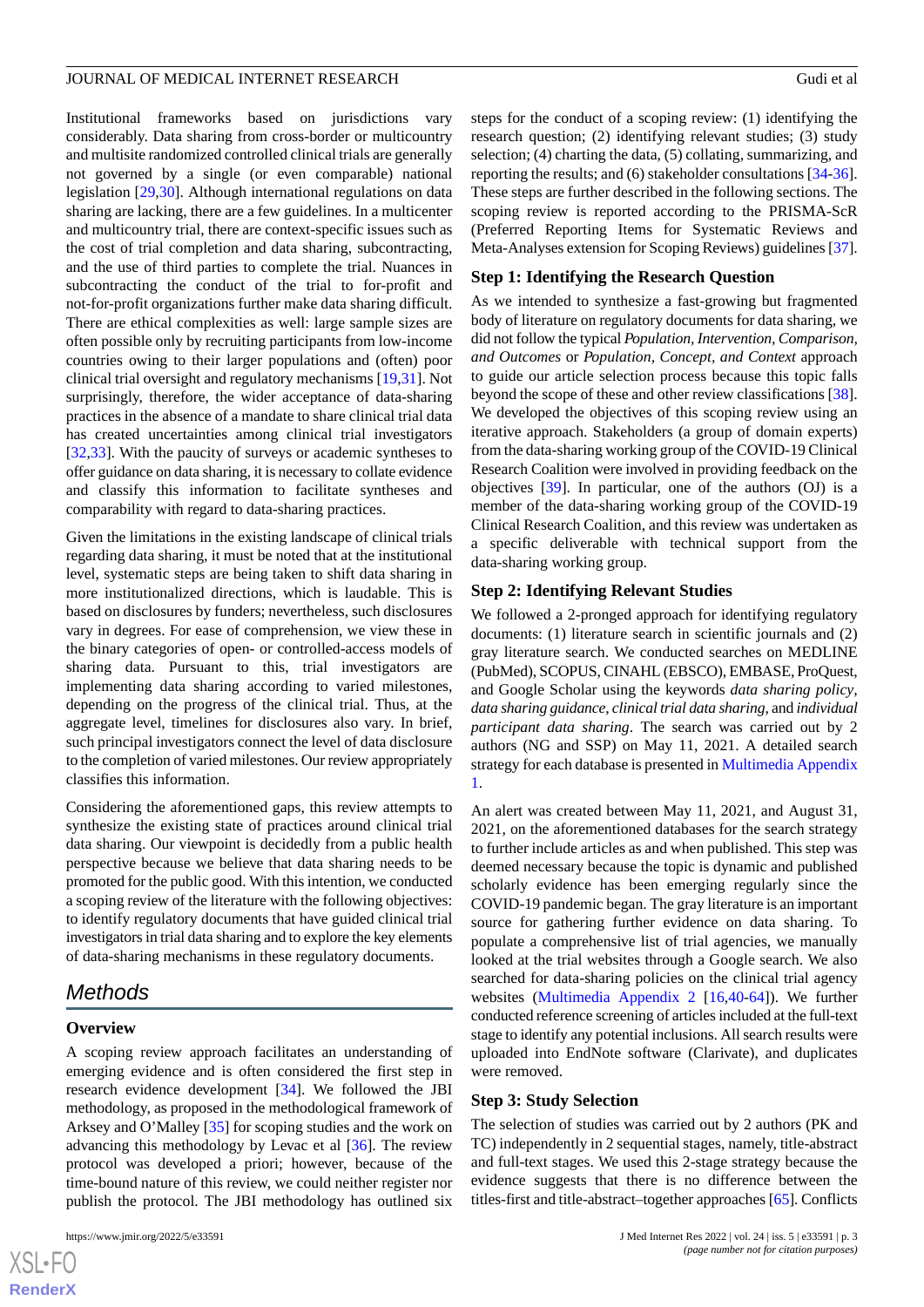on study selection were discussed until consensus was reached, or a senior team member (NG or OJ) acted as an arbitrator to decide on final inclusion or exclusion of the record. To ensure transparency in the study selection process, the number of records included at each stage was represented in the PRISMA (Preferred Reporting Items for Systematic Reviews and Meta-Analyses) 2020 chart, along with the reasons for exclusion of studies during the full-text screening [\[66\]](#page-14-1). The study selection was based on the following inclusion and exclusion criteria:

- Inclusion criteria: as this is a broad and emerging topic, we did not limit our review to studies with any specific research designs. We included studies that described any clinical trial data–sharing policies or standard operating procedures, which are defined as detailed, written instructions to achieve uniformity of the performance of a specific function upholding the goal of the Good Clinical Practice guideline [[67\]](#page-14-2). This may include but not be limited to evidence synthesis papers such as systematic reviews and rapid evidence synthesis. We also included commentaries, editorials, and policy briefs; however, we restricted our search to studies published in English.
- Exclusion criteria: we excluded conference abstracts because these are susceptible to changes (eg, content or title) at the completed-manuscript stage, making it challenging to locate them. As our search was comprehensive, our decision to exclude conference abstracts would have had minimal impact in terms of the number of articles retrieved at the title-abstract stage.

#### **Step 4: Charting the Data**

Data coding was carried out independently by 2 authors (PK and TC) using a predesigned yet flexible data-coding template ([Multimedia Appendix 3](#page-11-10)). The study team members were consulted before finalizing the data-coding template, and minor modifications were incorporated based on the team's feedback. The data-coding template was pretested as suggested by Levac et al [\[36](#page-13-0)] and Daudt et al [\[68](#page-14-3)]. Extracted data were coded as per characteristics of the regulatory documents (name of trial agency, type of regulatory document, recent version, regulatory document and policy scope, country of origin, geographical scope, scientific scope, timeline, and grant limit) and data-sharing mechanism (need for data-sharing agreement, informed consent, type of review committee, timeline to share and access data, cost of data sharing, and data-sharing model). Clinical trial agencies were categorized as being either *for-profit pharmaceutical trial agencies*, *federal or national regulatory agencies*(publicly funded trial agencies), *academic institutions*

(affiliated to universities), *nonprofit research organizations*, or *networks/consortia of clinical trial units*.

Depending on the description of the data access requirement, we coded the data access model as either an *open-access model* or a *controlled-access model*. If the anonymized trial data are made available to the public without submission of a proposal or without an approval process and no limitations or restrictions on data use, it was coded as an *open-access* model. If the data request is reviewed against prespecified criteria by internal or external review committees, we coded it as a *controlled-access* model [\[69](#page-14-4)]. Furthermore, if the information in the included documents was insufficient, we referred to the source (often websites) of the respective documents to elicit further information; there was 1 such policy document [[40,](#page-13-4)[70](#page-14-5)].

# **Step 5: Collating, Summarizing, and Reporting the Results**

We used a narrative synthesis approach to summarize findings to provide a comprehensive view of an emerging topic owing to its potentially large volume and heterogeneous nature. Critical appraisals of studies and summarizing results from individual studies were beyond the scope of this review.

### **Step 6: Stakeholder Consultation**

As we sought to code data from the available pool of scientific guidelines, global standards, and national policies, conducting a stakeholder consultation for summarizing the results was beyond the scope of this project. Stakeholders from the data-sharing working group of the COVID-19 Clinical Research Coalition were consulted for finalizing the review objectives as described in step 1.

# *Results*

We have presented the findings of this scoping review based on the evidence identified through a scientific literature search and a gray literature search.

# **Findings From Scientific Literature Search**

The initial search yielded a total of 1258 records; after 480 (38.16%) duplicates were removed, we screened 778 (61.84%) titles and abstracts, and included 109 (8.66%) reports for the eligibility check. After the full-text screening of these 109 articles, we finally included 4 (3.7%) for the data coding [\[70](#page-14-5)[-73](#page-14-6)]. Papers with a focus on trends in data sharing and importance of data sharing were excluded. The PRISMA 2020 chart is presented in [Figure 1](#page-4-0).

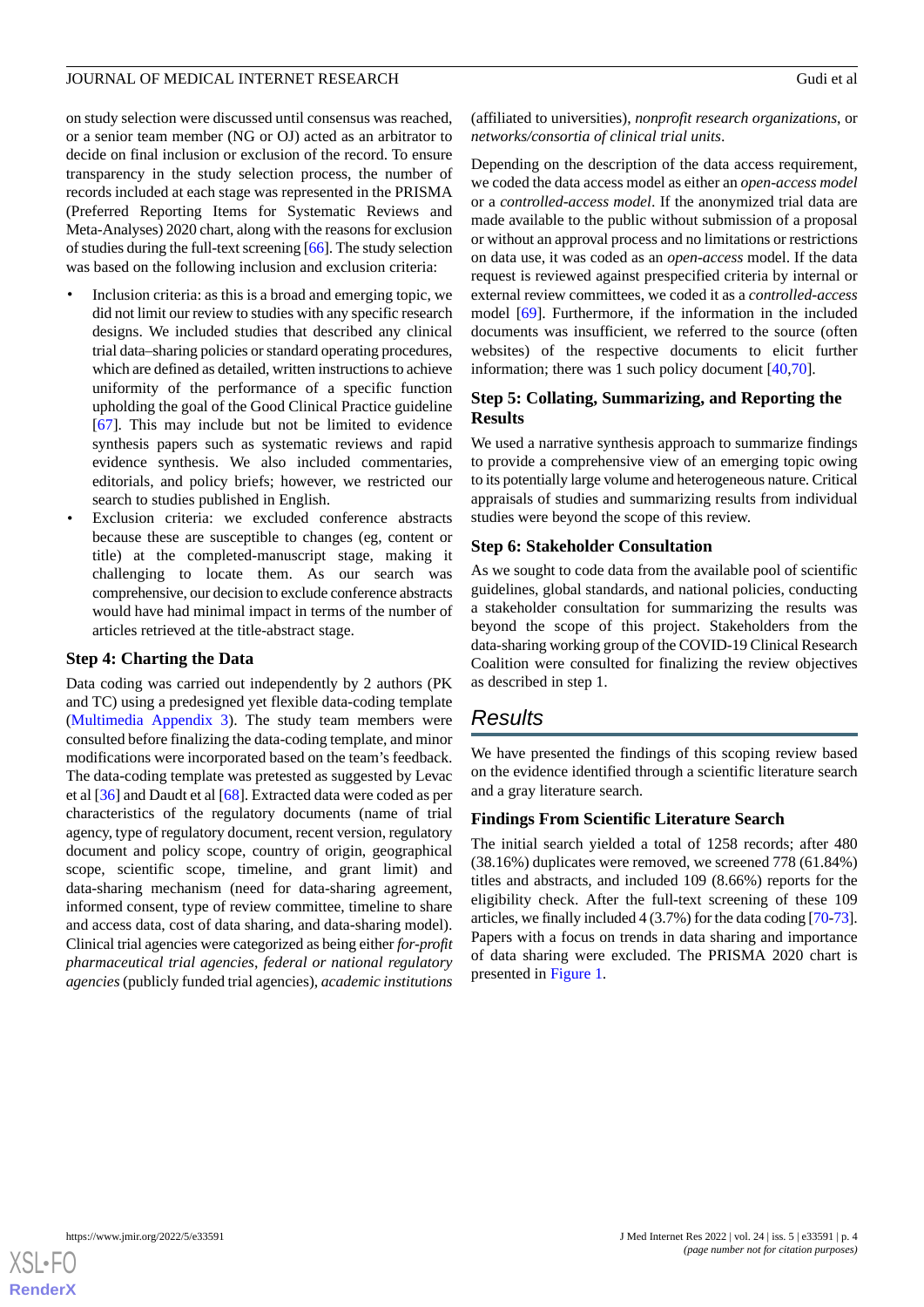<span id="page-4-0"></span>**Figure 1.** PRISMA (Preferred Reporting Items for Systematic Reviews and Meta-Analyses) 2020 chart. SOP: standard operating procedure.



# **Findings From Gray Literature Search**

We found few academic publications on regulatory frameworks from clinical research. Therefore, we decided to conduct a gray literature search. During the full-text review stage, we made a note of the referred clinical trial agencies, and the websites of these agencies were examined for clinical trial data–sharing

policies—either a policy, a standard operating procedure, or a guiding document on data sharing. We included a total of 13  $[10,11,16,41-44,74-79]$  $[10,11,16,41-44,74-79]$  $[10,11,16,41-44,74-79]$  $[10,11,16,41-44,74-79]$  $[10,11,16,41-44,74-79]$  $[10,11,16,41-44,74-79]$  $[10,11,16,41-44,74-79]$  $[10,11,16,41-44,74-79]$  $[10,11,16,41-44,74-79]$  $[10,11,16,41-44,74-79]$  trial agencies that had at least one data-sharing policy or guiding document. A list of trial agencies can be found in [Table 1.](#page-5-0) We have provided the list of trial websites we examined, as well as those excluded, in [Multimedia](#page-11-9) [Appendix 2.](#page-11-9)

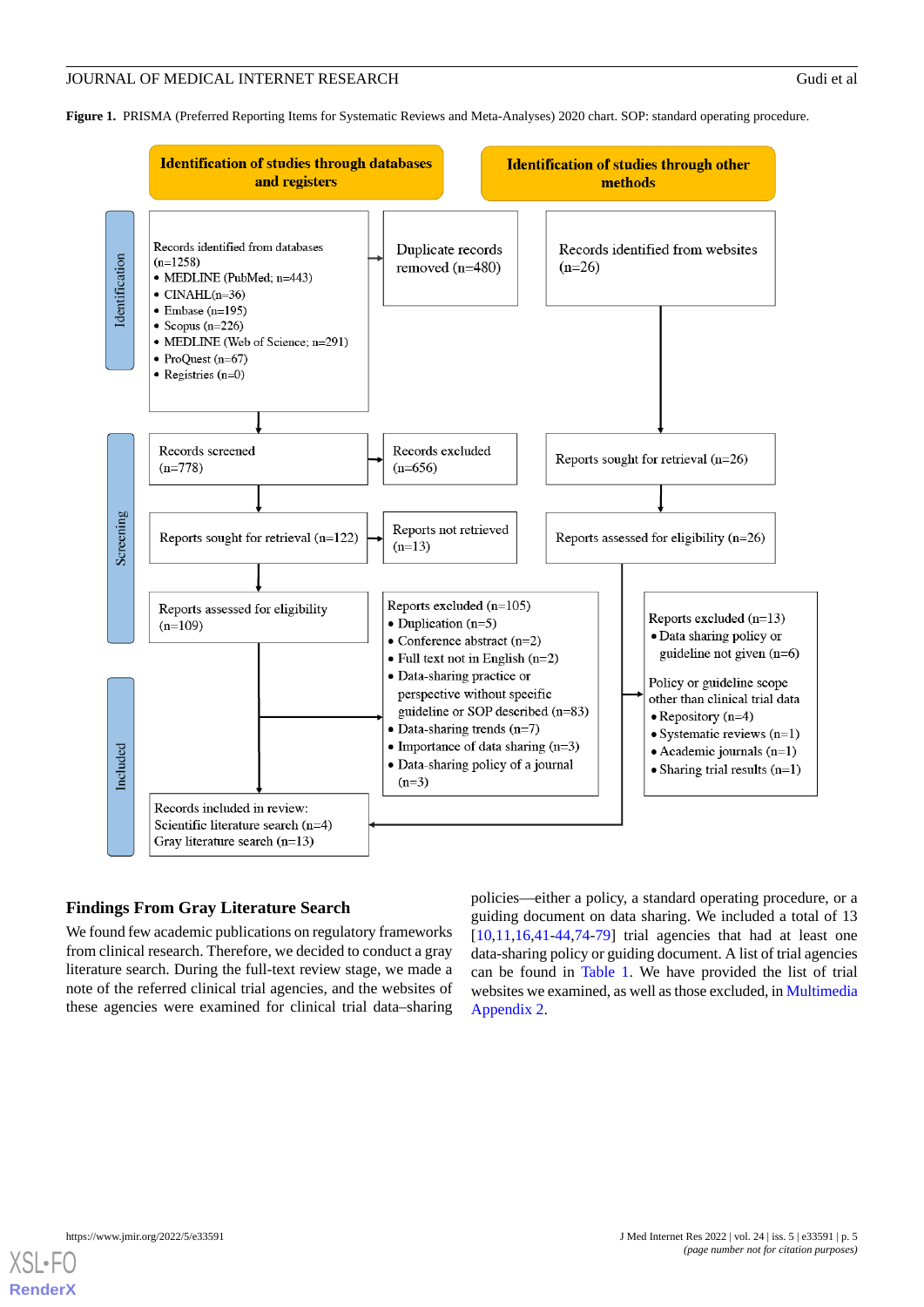<span id="page-5-0"></span>

|  | <b>Table 1.</b> Summary of articles included in scientific journals. |  |  |  |  |  |  |
|--|----------------------------------------------------------------------|--|--|--|--|--|--|
|--|----------------------------------------------------------------------|--|--|--|--|--|--|

| Study                            | Name of clinical trial<br>agency | Type of clinical trial agency                        | Type of regulatory<br>document | Geographical<br>scope | Scientific scope                                                                                     |
|----------------------------------|----------------------------------|------------------------------------------------------|--------------------------------|-----------------------|------------------------------------------------------------------------------------------------------|
| Nisen and Rockhold.<br>2013 [72] | $GSKa$ -sponsored trials         | For-profit pharmaceutical trial<br>agency            | Policy                         | Global                | GSK-sponsored trials                                                                                 |
| Ross et al, 2018 [70]            | YODA <sup>b</sup>                | Academic                                             | Policy                         | Not reported          | YODA partners (Medtronic<br>and Johnson & Johnson)                                                   |
| Pencina et al, 2016<br>$[73]$    | $SOARc$ initiative               | For-profit pharmaceutical-<br>academia collaboration | Policy                         | <b>United States</b>  | BMS <sup>d</sup> -sponsored phase I to<br>phase IV trials (trials com-<br>pleted after January 2008) |
| Mitka, 2015 [71]                 | IOM <sup>e</sup>                 | Nonprofit regulatory agencies                        | Guideline                      | Not reported          | Not reported                                                                                         |

<sup>a</sup>GSK: GlaxoSmithKline.

<sup>b</sup>YODA: Yale Open Data Access.

<sup>c</sup>SOAR: Supporting Open Access for Researchers.

<sup>d</sup>BMS: Bristol Myers Squibb.

e IOM: Institute of Medicine.

# **Summary of Articles Included From Scientific Literature Search**

We included perspective papers that summarized specific regulatory documents. The scientific scope of these regulatory documents varied significantly. Of the 4 documents included, 3 (75%) [[70](#page-14-5)[,72](#page-14-9),[73\]](#page-14-6) referred to a specific policy document, whereas 1 (25%) [\[71](#page-14-10)] referred to a data-sharing guideline. These documents were published between 2013 and 2018. The trial agencies specified in these documents were a for-profit pharmaceutical firm (GlaxoSmithKline [GSK]-sponsored clinical trials) [[72\]](#page-14-9), an academic institution (Yale Open Data Access) [\[70](#page-14-5)], a pharmaceutical-academia collaboration (Supporting Open Access for Researchers) [[73\]](#page-14-6), and a nonprofit regulatory agency (Institute of Medicine) [[71\]](#page-14-10). The GSK policy is applicable to GSK-sponsored trials globally, whereas the Supporting Open Access for Researchers initiative is applicable to Bristol Myers Squibb (BMS)–sponsored phase I-IV interventional clinical trials completed after 2008 in the United States. The remaining 50% (2/4) of the documents [\[70](#page-14-5),[71\]](#page-14-10) did not specify geographical scope. The Yale Open Data Access project policy is applicable to their partner clinical trial agencies

such as trial data sponsored by Medtronic and Johnson & Johnson clinical trial data [[70\]](#page-14-5) [\(Table 1\)](#page-5-0).

# **Summary of Regulatory Documents Identified Through Gray Literature Search**

We report the summary of the included regulatory documents in the gray literature in [Table 2](#page-6-0). In case of multiple versions, the most recent version of these documents was considered for coding the data. All the clinical trial agencies were from the United States and the United Kingdom. For-profit pharmaceutical trial agencies [[41,](#page-13-6)[74\]](#page-14-7) (Celgene, Pharmaceutical Research and Manufacturers of America, and European Federation of Pharmaceutical Industries and Associations) follow regulations applicable to the trials conducted in the United States and the European Union. The NIH [[11,](#page-12-0)[16,](#page-12-5)[42](#page-13-8)[-44](#page-13-7),[75\]](#page-14-11) and the Medical Research Council [\[76](#page-14-12)] have a data-sharing policy applicable to their own funded clinical trials. The policies of NIH-affiliated agencies [\[16](#page-12-5),[42\]](#page-13-8) are applicable to trials with a grant limit of US \$500,000 or more in direct costs in any year of the proposed project period. None of the other policy documents specify a grant limit for their applicability ([Table 2\)](#page-6-0).

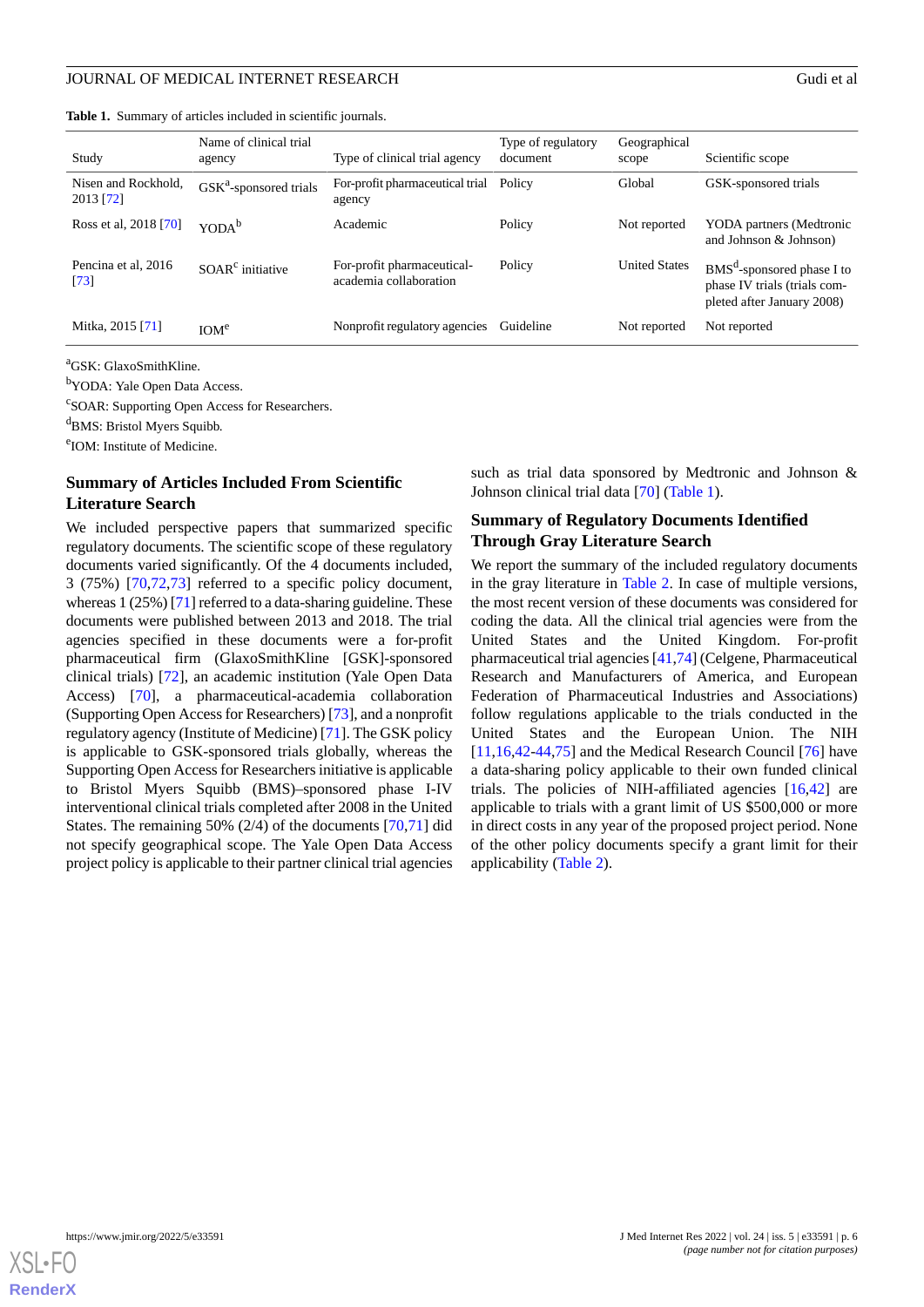| Policy                                            | Recent policy<br>version | Country of origin    | Geographical<br>scope                      | Scientific scope                                                                  | Timeline                        | Grant limit (US \$)                                       |
|---------------------------------------------------|--------------------------|----------------------|--------------------------------------------|-----------------------------------------------------------------------------------|---------------------------------|-----------------------------------------------------------|
| Celgene $[41]$                                    | Version 4, 2017          | <b>United States</b> | United States and<br>European Union        | Compound and indication trials                                                    | a a                             |                                                           |
| PhRMA <sup>b</sup> and<br>EFPIA <sup>c</sup> [74] | 2013                     | <b>United States</b> | <b>United States and</b><br>European Union |                                                                                   |                                 |                                                           |
| $NIHd-1$ [42]                                     | 2003                     | <b>United States</b> |                                            | NIH-funded studies                                                                | From 2003 to<br>2023            | $\geq$ 500,000 or more<br>(in direct costs <sup>e</sup> ) |
| $NIH-2 [16]$                                      | 2020                     | <b>United States</b> |                                            | NIH-funded or NIH-conducted re-<br>search                                         | From 2023                       | $\geq 500,000$ or more<br>(in direct costs <sup>e</sup> ) |
| NIH-NHLBI <sup>f</sup><br>[43]                    | 2014                     | <b>United States</b> |                                            | NHLBI-funded studies (related to<br>heart, lung, and blood-related re-<br>search) | From 2003 to<br>2023            | $\overbrace{\phantom{12332}}$                             |
| $NIH-NCIg$ [44]                                   | 2016                     | <b>United States</b> |                                            | NCI-supported Cancer Moonshot<br>studies                                          | On or after<br>2017             |                                                           |
| $MRCh$ [76]                                       | 2015                     | United Kingdom       |                                            | Publicly funded clinical trials units                                             |                                 |                                                           |
| NIHR <sup>i</sup> [75]                            | Version 1, 2019          | United Kingdom       |                                            | NIHR-funded research studies                                                      |                                 |                                                           |
| $EMAj$ [79]                                       | Policy 0070,<br>2018     | United Kingdom       |                                            | For academic and noncommercial<br>research purposes                               | Data held after<br>July 1, 2015 |                                                           |
| <b>NIH StrokeNet</b><br>$[11]$                    | Version 1, 2014          | <b>United States</b> |                                            | Clinical trials conducted in the<br>NIH StrokeNet network                         |                                 |                                                           |
| $PCTUk$ [10]                                      | Version 5, 2019          | United Kingdom       |                                            | Clinical research data held on PC-<br>TU servers                                  | From January<br>1, 2014         |                                                           |
| PCORI <sup>1</sup> [77]                           | 2018                     | <b>United States</b> |                                            | Research projects funded by<br><b>PCORI</b>                                       |                                 |                                                           |
| UKERC <sup>m</sup> [78]                           | 2021                     | United Kingdom       |                                            | UKCRC-registered clinical trials<br>unit network                                  |                                 |                                                           |

<span id="page-6-0"></span>**Table 2.** Summary of regulatory documents (gray literature).

<sup>a</sup>Not mentioned.

<sup>b</sup>PhRMA: Pharmaceutical Research and Manufacturers of America.

<sup>c</sup>EFPIA: European Federation of Pharmaceutical Industries and Associations.

<sup>d</sup>NIH: National Institutes of Health.

<sup>e</sup>In any year of the proposed project period through grants, cooperative agreements, or contracts.

<sup>f</sup>NHLBI: National Heart, Lung, and Blood Institute.

<sup>g</sup>NCI: National Cancer Institute.

h<sub>MRC</sub>: Medical Research Council.

<sup>i</sup>NIHR: National Institute for Health Research.

<sup>J</sup>EMA: European Medicines Agency.

k PCTU: Pragmatic Clinical Trials Unit.

<sup>1</sup>PCORI: Patient-Centered Outcomes Research Institute.

<sup>m</sup>UKCRC: UK Clinical Research Collaboration.

#### **Data-Sharing Mechanisms**

We reviewed data-sharing mechanisms from the documents and summarize the key specifications in [Table 3.](#page-8-0) Most (11/17, 65%) [[10](#page-11-7)[,40](#page-13-4)-[42,](#page-13-8)[70](#page-14-5)-[73,](#page-14-6)[75](#page-14-11)[-78](#page-14-14)] of the clinical trial agencies require a data-sharing agreement between the data requester and the clinical trial agency. The specific requirements to access data and obligations with good data-sharing principles are highlighted in the data-sharing agreement. We could access data-sharing–agreement templates from 27% (3/11) [\[10](#page-11-7),[42](#page-13-8)[,76](#page-14-12)] of these trial agencies. At these trial agencies, data-sharing agreements between the data requester and clinical trial agency

[XSL](http://www.w3.org/Style/XSL)•FO **[RenderX](http://www.renderx.com/)** are mutual and nondisclosable in nature. Data-sharing agreements ensure that appropriate data anonymization procedures are followed, thereby minimizing the chance of identifying the study participant. These agreements further prohibit data users from sharing data with third parties. However, the legal actions in cases of noncompliance are not clearly defined. The data request process is facilitated either through a website registration procedure or submission of a data request form. Basic information about the principal investigator of secondary research, key personnel, and the research proposal, which includes project title, scientific abstract, brief project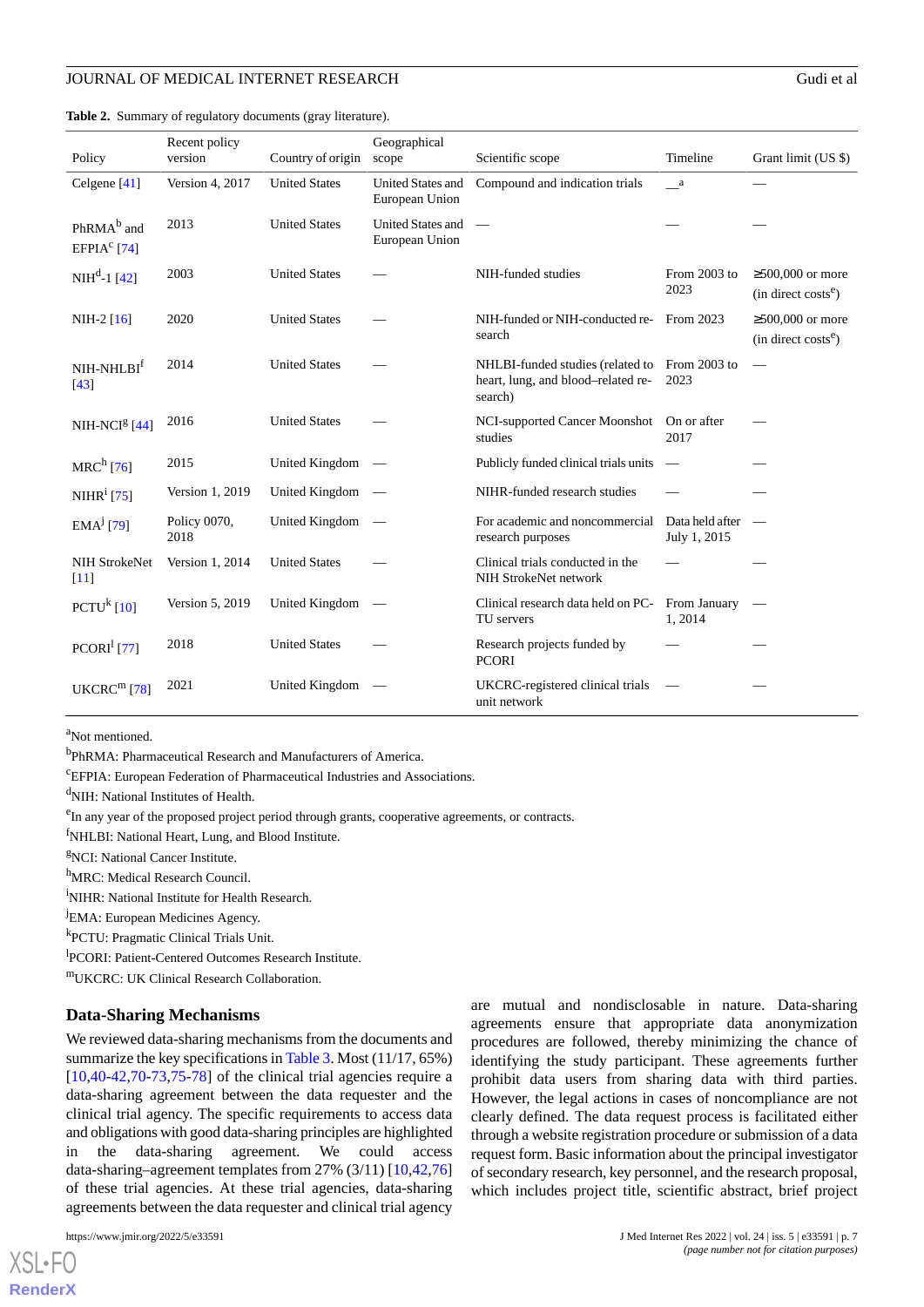background and statement of project significance, specific aims, research methods, narrative summary, project timeline, dissemination plan, and bibliography, are standard requirements across various trial registries. Data requesters need to mention their proposed process for data management and the process of making the resulting publications available to the public. Not all the trial agencies require an independent review committee. However, an independent review committee would possess the right to decide on sharing the data.

Nearly half (8/17, 47%) [[10](#page-11-7)[,40](#page-13-4),[41](#page-13-6)[,43](#page-13-9),[44](#page-13-7)[,70](#page-14-5),[72](#page-14-9)[,75](#page-14-11),[76\]](#page-14-12) of the trial agencies mentioned that informed consent for data sharing should be included in the broader informed consent for research. However, curiously, none of the policy documents mention that consent is mandated. Of these 8 policy documents, 2 (25%) [[40](#page-13-4)[,44](#page-13-7),[70\]](#page-14-5) make statements to the effect that data-sharing practices should follow the data-sharing statement presented in the broader informed consent.

Of the 17 clinical trial agencies, only 5 (29%) [[10,](#page-11-7)[40](#page-13-4)[,70](#page-14-5)-[72](#page-14-9)[,76](#page-14-12)] specified a general timeline within which data would be shared. Of these 5 agencies, 2 (40%) specified that data would be shared along with the publication, 1 (20%) [\[76](#page-14-12)] specified a timeline of 18 months of trial completion, and 1 (20%) [[10\]](#page-11-7) specified a timeline of 24 months of trial completion. Of these 5 agencies, 1 (20%) [\[71](#page-14-10)] specified a separate timeline for data underlying the results, that is, no later than 6 months from the time of publication, and no later than 18 months from the time of publication for IPD. The time limit to access data was described by 29% (5/17) of the clinical trial agencies: 12 months by 80% (4/5) [[10,](#page-11-7)[40](#page-13-4),[70,](#page-14-5)[72](#page-14-9)] of these agencies and 7 years by 20% (1/5)

[[77\]](#page-14-13). Of the 17 clinical trial agencies,  $1(6%)$  [[75\]](#page-14-11) stated that data access would be granted as per the agreement.

Of the 17 trial agencies, 12 (71%) [[10](#page-11-7),[40-](#page-13-4)[44](#page-13-7)[,70](#page-14-5),[72](#page-14-9),[74,](#page-14-7)[75](#page-14-11)[,77](#page-14-13)-[79](#page-14-8)] provided a sufficient description of their data access model. Of these 12 trial agencies, 10 (83%) [[10,](#page-11-7)[40](#page-13-4)[-43](#page-13-9),[70](#page-14-5)[,72](#page-14-9),[74](#page-14-7)[,75](#page-14-11),[77](#page-14-13)[,78](#page-14-14)] practiced a controlled-access model, whereas 2 (17%) [[44](#page-13-7)[,79](#page-14-8)] followed both open- and controlled-access models based on the type of data. Only 35% (6/17) [\[16](#page-12-5)[,40](#page-13-4),[42,](#page-13-8)[43](#page-13-9)[,70](#page-14-5)[,71](#page-14-10),[76\]](#page-14-12) of the clinical trial agencies specified who is to bear the cost of data sharing. Policies identify varied sources responsible for the cost of data sharing: independent funder [[40,](#page-13-4)[70\]](#page-14-5), trial sponsor [[76\]](#page-14-12), or the clinical trial agency itself [[16](#page-12-5)[,42](#page-13-8),[43\]](#page-13-9). The Institute of Medicine, a clinical trial agency, has stated that the cost of data sharing should be shared by the clinical trial sponsor and the secondary data user [[71\]](#page-14-10). Clinical trial agencies such as the NIH [[16,](#page-12-5)[42\]](#page-13-8), the NIH-affiliated trial agencies [\[43](#page-13-9)], and the Medical Research Council [[76\]](#page-14-12) encourage trial investigators to estimate data-sharing expenses in the grant application. Most (14/17, 82%) of the data-sharing policies were applicable to IPD sharing. The other clinical trial data in [Table 3](#page-8-0) refer to case report forms, protocols, reporting, and analysis plans. The included data-sharing policies varied widely in terms of the terminology used to describe the *type of trial data*. To standardize our interpretation of clinical trial data applicability on the type of clinical trial data, we referred to the definitions given in the policy documents. For example, the NIH 2003 policy applies to underlying research data of the final summary statistics and results [\[42](#page-13-8)]. By contrast, the new NIH 2023 policy is applicable to all the scientific factual data that are accepted in the scientific community to validate and replicate research findings [\[16](#page-12-5)] [\(Table 3\)](#page-8-0).

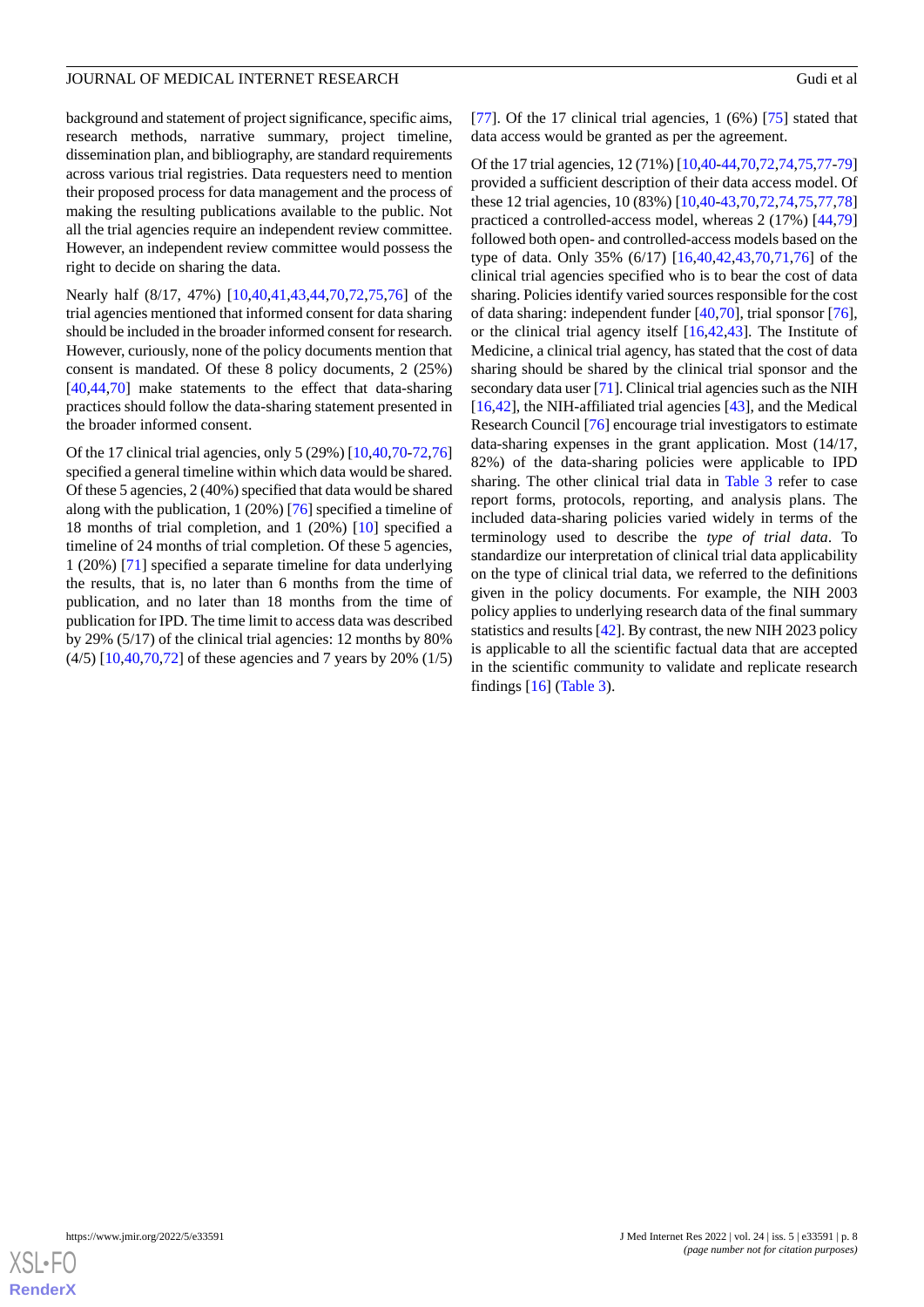<span id="page-8-0"></span>**Table 3.** Key elements of data-sharing mechanisms in regulatory documents.

|                                           | Requires da-<br>ta-sharing<br>agreement | Requires<br>review<br>committee | Requires<br>informed<br>consent                                               | Specifies<br>timeline to<br>share data | Specifies<br>time limit to<br>access data | Specifies<br>data-shar-<br>ing model | Specification<br>on cost of<br>data sharing | Requires<br>sharing of<br>IPD <sup>a</sup> | Specification on<br>sharing of other<br>clinical trial data |
|-------------------------------------------|-----------------------------------------|---------------------------------|-------------------------------------------------------------------------------|----------------------------------------|-------------------------------------------|--------------------------------------|---------------------------------------------|--------------------------------------------|-------------------------------------------------------------|
| $GSK^b$ -sponsored<br>trials [72]         | Yes                                     | Yes                             | Yes (appli-<br>cable from<br>2013)                                            | No                                     | Yes                                       | Yes                                  | No                                          | Yes                                        | Yes                                                         |
| YODA $c$ <sup>c</sup> [70]                | Yes                                     | Yes                             | Yes (appli-<br>cable from<br>2014)                                            | No                                     | Yes                                       | Yes                                  | Yes                                         | Yes                                        | Yes                                                         |
| SOAR <sup>d</sup> initiative              | Yes                                     | Yes                             | No                                                                            | N <sub>o</sub>                         | N <sub>o</sub>                            | Cannot as-<br>certain                | No                                          | Yes                                        | Yes                                                         |
| $IOMe$ [71]                               | Yes                                     | Yes                             | No                                                                            | Yes                                    | No                                        | Cannot as-<br>certain                | Yes                                         | Yes                                        | Yes                                                         |
| Celgene <sup>[41]</sup>                   | Yes                                     | Yes                             | Yes (appli-<br>cable from<br>2014)                                            | No                                     | No                                        | Yes                                  | $\rm No$                                    | Yes                                        | Yes                                                         |
| PhRMA <sup>f</sup> and EF-<br>$PIAg$ [74] | No                                      | Yes                             | No                                                                            | N <sub>0</sub>                         | N <sub>o</sub>                            | Yes                                  | N <sub>0</sub>                              | Yes                                        | Yes                                                         |
| $NHh - 1$ [42]                            | Yes                                     | Yes                             | No                                                                            | N <sub>o</sub>                         | N <sub>o</sub>                            | Yes                                  | Yes                                         | N <sub>0</sub>                             | Yes                                                         |
| $NIH-2$ [16]                              | N <sub>0</sub>                          | N <sub>0</sub>                  | No                                                                            | No                                     | No                                        | Cannot as-<br>certain                | Yes                                         | Yes                                        | Yes                                                         |
| NIH-NHLBI <sup>i</sup><br>$[43]$          | $\rm No$                                | $\rm No$                        | Yes                                                                           | Yes                                    | No                                        | Yes                                  | Yes                                         | Yes                                        | N <sub>o</sub>                                              |
| NIH-NC $I^j$ [44]                         | N <sub>0</sub>                          | $\rm No$                        | Yes (if con-<br>ducting re-<br>search<br>would bene-<br>fit public<br>health) | Yes                                    | No                                        | Yes                                  | No                                          | Yes                                        | N <sub>o</sub>                                              |
| $MRC^{k}$ [76]                            | Yes                                     | Yes                             | Yes                                                                           | Yes                                    | No                                        | Cannot as-<br>certain                | Yes                                         | Yes                                        | No                                                          |
| NIHR <sup>1</sup> [75]                    | Yes                                     | Yes                             | Yes                                                                           | No                                     | Yes                                       | Yes                                  | N <sub>0</sub>                              | Yes                                        | Yes                                                         |
| $EMAm$ [79]                               | No                                      | Yes                             | No                                                                            | No                                     | No                                        | Yes                                  | No                                          | Yes                                        | Yes                                                         |
| NIH StrokeNet<br>$[11]$                   | $\rm No$                                | ${\rm No}$                      | $\rm No$                                                                      | $\rm No$                               | ${\rm No}$                                | $\mbox{Carnot}$ as-<br>certain       | No                                          | ${\rm No}$                                 | $\rm No$                                                    |
| $PCTUn$ [10]                              | Yes                                     | Yes                             | Yes                                                                           | Yes                                    | Yes                                       | Yes                                  | $\rm No$                                    | Yes                                        | Yes                                                         |
| $PCORIo$ [77]                             | Yes                                     | Yes                             | No                                                                            | $\rm No$                               | Yes                                       | Yes                                  | N <sub>0</sub>                              | Yes                                        | No                                                          |
| UKCRC $P$ [78]                            | Yes                                     | No                              | No                                                                            | No                                     | $\rm No$                                  | Yes                                  | $\rm No$                                    | No                                         | No                                                          |
| Total, n (%; yes<br>$\alpha$ no)          | 11(65)                                  | 12(71)                          | 8(47)                                                                         | 5(29)                                  | 5(29)                                     | 12(71)                               | 6(35)                                       | 14 (82)                                    | 11(65)                                                      |

<sup>a</sup>IPD: individual participant data.

<sup>b</sup>GSK: GlaxoSmithKline.

<sup>c</sup>YODA: Yale Open Data Access.

dSOAR: Supporting Open Access for Researchers.

e IOM: Institute of Medicine.

f PhRMA: Pharmaceutical Research and Manufacturers of America.

 ${}^{g}EFPIA$ : European Federation of Pharmaceutical Industries and Associations.

h<sub>NIH:</sub> National Institutes of Health.

<sup>i</sup>NHLBI: National Heart, Lung, and Blood Institute.

<sup>j</sup>NCI: National Cancer Institute.

<sup>k</sup>MRC: Medical Research Council.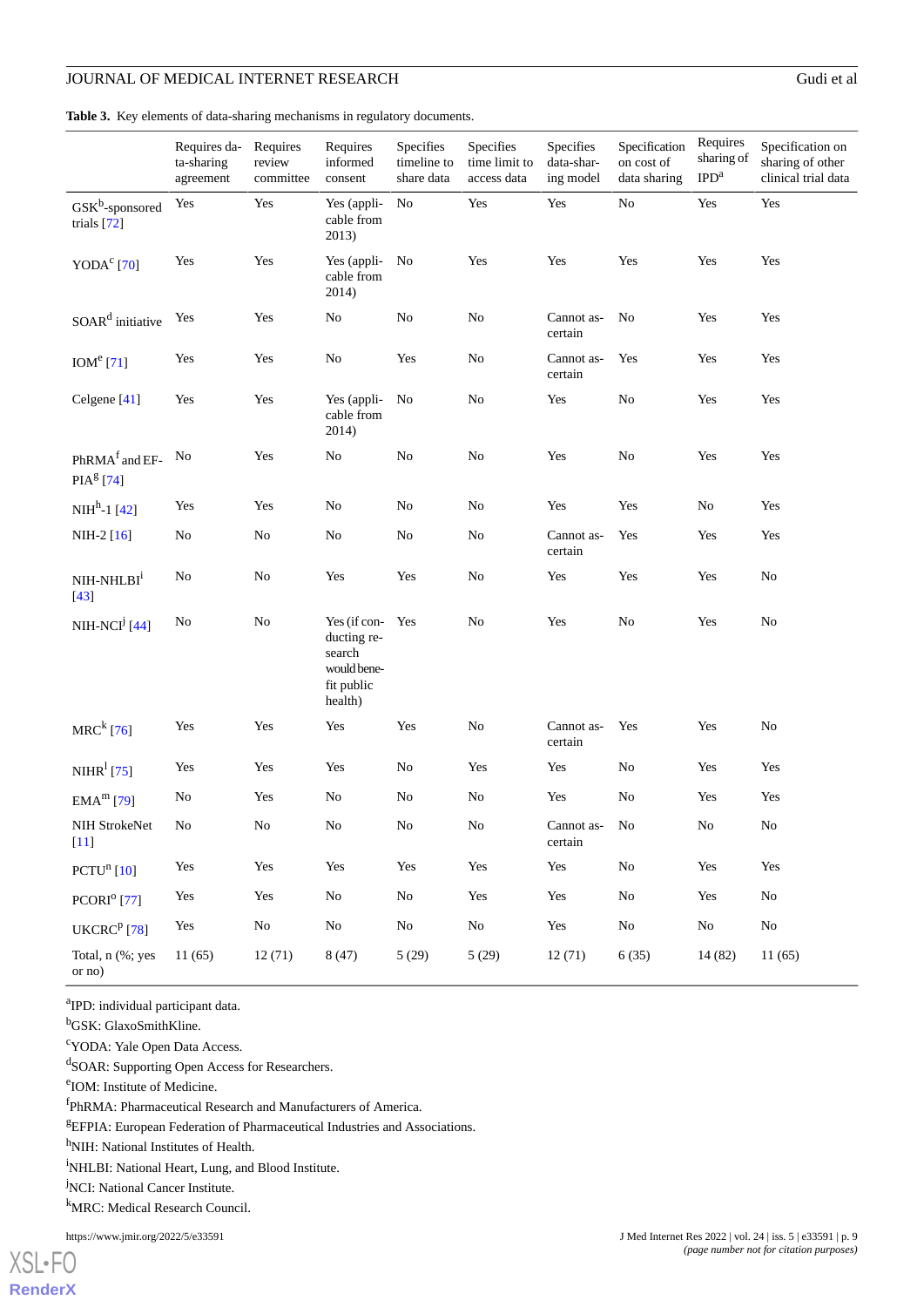<sup>1</sup>NIHR: National Institute for Health Research. <sup>m</sup>EMA: European Medicines Agency. n PCTU: Pragmatic Clinical Trials Unit. o PCORI: Patient-Centered Outcomes Research Institute. <sup>p</sup>UKCRC: UK Clinical Research Collaboration.

# *Discussion*

#### **Principal Findings**

Data-sharing practices have not been a characteristic of most randomized controlled clinical trials. There may be many reasons for this: for example, incentives to shift the status quo away from proprietary models of holding on to data have often remained diminutive. For producers of data, such as large corporations, the alignment of financial investments dovetails well with the desire to amortize these costs in terms of limiting data sharing to the originators of the data. On the demand side, firms or entities with the technical capacities to use such data are limited to competitor firms in the mostly capitalist Organisation for Economic Co-operation and Development countries. Emerging market firms from Brazil, Russia, India, China, and South Africa, or other nations with relatively more sophisticated technical capacities in reverse engineering are another class of potential consumers of such data. Institutionally, at the international level, the WTO has governed international trade in goods and services since its inception in 1995. As global trade requires abiding by WTO standards, there has been a cross-national harmonizing effect. This affects all goods and services in international trade. Global standards for goods and services have to be followed by all; to a large degree, this overrides national considerations, and therefore data-exclusivity practices are also introduced to harmonize transfers of both goods and the generation of data over the course of trade in services as well. As far as data-exclusivity practices are concerned, these are buttressed by domestic legal frameworks in the wealthy countries that generally initiate such trials. In the early 2000s, the Doha Declaration as well as debates regarding compulsory licensing episodically brought such issues to the fore but without abiding institutional shifts [[28\]](#page-12-16).

However, as the COVID-19 pandemic progressed, the lack of robust evidence hampered effective therapeutic and public health interventions, resulting in widespread panic as cases surged. Despite a large number of clinical trials aimed at repurposing existing interventions for managing COVID-19 and several promising drug candidate interventions undergoing clinical trials, the scientific community was unable to collaborate and synergize efforts. It is possible that this was on account of regulatory and policy bottlenecks that hampered clinical trial data sharing. This scoping review was intended to identify regulatory frameworks and policy guidance that support clinical trial data sharing. We included regulatory documents (n=4) from the scientific literature search as well as from the gray literature search (n=13). Our results indicate that clinical trial regulatory frameworks aim to make data available for noncommercial use for researchers. We noted that clinical trial agencies lack comprehensive approaches that facilitate data sharing. Of the 17 regulatory documents reviewed, 11 (65%) mandate the need for a data-sharing agreement, 8 (47%) require

 $XS$  • FC **[RenderX](http://www.renderx.com/)** informed consent, 12 (71%) mandate a proposal review committee to oversee the data sharing, and 5 (29%) specify timelines for data sharing and a time limit to access data. A significant proportion (12/17, 71%) of these documents describe different data-sharing models: 83% (10/12) were related to IPD sharing and 33% (4/12) provided specifications regarding the cost of sharing data.

Data sharing is widely advocated as a norm in clinical research. However, regulatory frameworks and policy guidance to support researchers and institutions to share clinical trial data continue to lag behind such norms. This gap between the intention to share data and the lack of supportive regulatory and policy frameworks can be attributed to the direct or indirect effects connected with data sharing. At a macrolevel, this could be due to issues pertaining to IPR, differences across regulatory guidelines in high-income countries and LMICs, the variations in commercial interests of funding sources, and the potentially high economic benefits from data exclusivity [[80](#page-14-15)[-82](#page-14-16)]. Besides these issues, researchers are concerned about ensuring the privacy and confidentiality of study participants; although the informed consent procedures have provisions to seek participants' consent for data sharing and secondary use of their data, these are rarely implemented in practice. In practice, institutional ethics review boards often resort to myopic approaches when approving clinical trials that propose broader informed consent for data sharing and secondary use of data. These could also hamper the efforts of clinical trial investigators seeking to incorporate specific data-sharing clauses in the informed consent procedures. Moreover, the cost associated with data sharing, potential threats to confidentiality, academic credit, and investigator capacity to standardize data in a shareable manner are some concerns from a researcher's perspective [[80-](#page-14-15)[82](#page-14-16)]. Our gray literature screening of clinical trial websites showed that not every clinical trial agency is guided by its own data-sharing regulatory document [\(Multimedia](#page-11-9) [Appendix 2](#page-11-9)). We noted that policies for clinical trial data sharing are evolving. For instance, the UK Clinical Research Collaboration published a standard operating procedure in 2021 to share participant data [[78\]](#page-14-14); however, it is still at the development stage. Similarly, GSK recently agreed to share deidentified participant data [[72\]](#page-14-9).

If present, robust data-sharing practices often come into play when there is a legal agreement between the data requester and the data-sharing agency. The regulatory areas involved in the data-sharing mechanism guide investigators to share data in an appropriate manner to protect participant autonomy and data confidentiality. However, a formal agreement between a data requester and the trial agency is often not outlined in the data-sharing regulatory documents identified in this review. Existing regulatory and policy documents suggest that open access to clinical trial data may not be reliable because of higher chances of fraudulent reports or erroneous secondary analyses.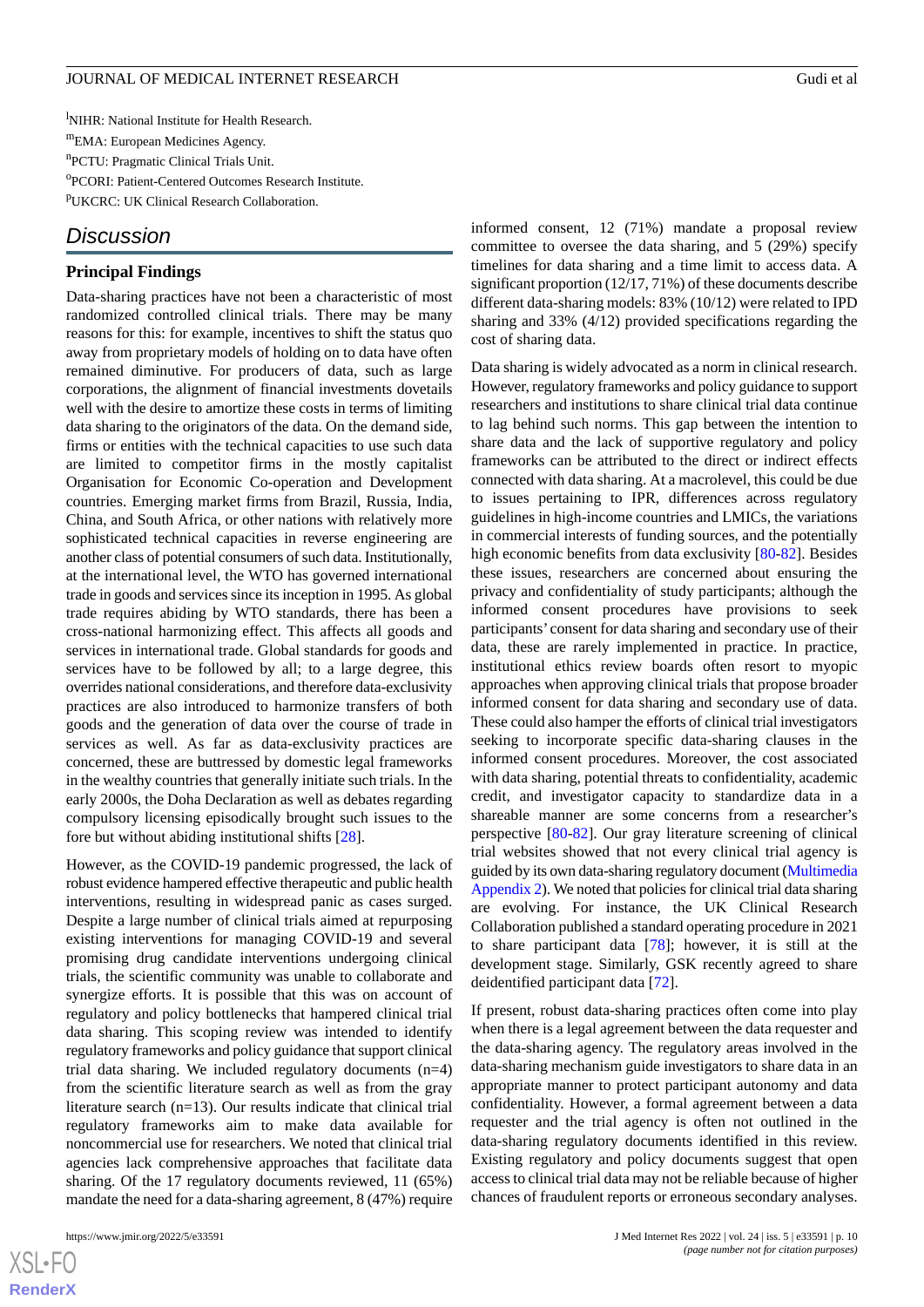Given that clinical trial participants are often from multiple sites across the world, anonymization practices for the data must meet the respective countries' regulatory requirements. In the policies we reviewed, the details of cost of data sharing for the infrastructure and maintenance, data standardization, harmonization of data, and data quality assurance have not been described, let alone specified. Up-front resource investments for building sustainable and comprehensive data-sharing platforms with standardized data elements and user-friendly interfaces are likely to enhance the quality, accessibility, and usability of shared data. However, these may be expensive and financially untenable in LMICs. Of the 17 policies, only 6 (35%) [[16,](#page-12-5)[40](#page-13-4)[,42](#page-13-8),[43,](#page-13-9)[70](#page-14-5),[71](#page-14-10),[76\]](#page-14-12) mentioned the cost of data sharing. Core clinical trial sponsors and agencies such as the NIH have recognized the need for supporting investigators for data sharing. The NIH states that in grant applications, data-sharing expenses can be estimated separately [[16,](#page-12-5)[42](#page-13-8)]. Such cost sharing is identified as one of the sustainable ways to achieve data sharing and was advocated at a public workshop conducted by the National Academies of Sciences, Engineering, and Medicine in November 2019 [\[32](#page-12-20)]. The Institute of Medicine is the only entity with a policy that highlighted the sharing of cost by the sponsor and data user [[71\]](#page-14-10).

Of the 17 clinical trial agencies, 5 (29%) [\[10](#page-11-7),[43](#page-13-9)[,44](#page-13-7),[71](#page-14-10)[,76](#page-14-12)] specified timelines to share data and these specifications referred to trial completion  $[10,71,76]$  $[10,71,76]$  $[10,71,76]$  $[10,71,76]$  $[10,71,76]$  or publication  $[43,44]$  $[43,44]$  $[43,44]$  as the milestones for sharing data appropriately. The benefits of data sharing can be maximized when it is encouraged at almost all stages of clinical trials; however, specifications regarding data sharing across major stages of clinical trials are often missing [[83\]](#page-14-17). Furthermore, we found that none of the regulatory documents specified incentives or any kind of reward for data sharing. In addition, specifications relating to noncompliance with regard to data sharing are not clear. Data sharing from large multicenter international clinical trials is challenging because of the varied practices as guided by the respective national regulatory bodies [\[84](#page-14-18)]. We found that informed consent and legal agreements for data access are not a requirement for all policies. The regulatory frameworks do not cover all key elements of the data-sharing mechanisms discussed in this scoping review. However, it is encouraging to see the scope of these policies covering IPD sharing, rather than limiting sharing to overall clinical trial data.

The goal of any research involving human participants is to improve the health and quality of life of humans. Therefore, it is the need of the hour to look at data sharing with a moral and ethical lens for the public good. It is important to weigh the risks against the benefits of data sharing and find ways to overcome or mitigate the risks. Any data-sharing attempt without considering the trial funders is unlikely to be successful. Data sharing requires collaboration among apex federal or national trial agencies, academic institutions, and profit-based pharmaceutical clinical trial agencies. The cost of sharing data is another unexplored area that needs to be addressed. Either the main trial agency or another trial funder can play an important role in providing financial assistance and the capacity building of investigators for data sharing. A comprehensive

data-sharing policy may not be feasible, given the diverse approaches in clinical research, geographies, and the scientific merit of a given clinical trial. Regulatory frameworks need to acknowledge these factors when standardizing data-sharing processes and provide a clear description for trial investigators rather than a broader document in support of data sharing. There is a strong need to define policy scope in terms of type of clinical trial, type of clinical trial data, and single-center or multicenter (including multicountry) trials, as well as specifications for privately funded and publicly funded trials or commercial and noncommercial funders. A clear distinction between *mandated requirements* and *supportive requirements* during the data-sharing process would help investigators to practice data sharing. To provide better participant privacy and confidentiality, there should be a neutral party to check the information in the data set. Creating an independent review panel to decide on the accessibility of the clinical data should be encouraged. A systematic review on increasing data sharing in health and medical research showed that there is a lack of research on evidence-based data sharing [\[85](#page-14-19)]. Nurturing clinical trial investigators, clinical trial funders, and academicians with rewards for data sharing should be encouraged. Data sharing from clinical trials is a daunting task; nevertheless, it is important to make this process easy for researchers, university academics, clinical trial agencies, and funders considering the benefits of data sharing. Ensuring viable, efficient, and feasible data-sharing mechanisms tailored to stakeholders'interests and bound to ethical and legal concerns is the way forward.

#### **Strengths and Limitations**

This scoping review used a systematic, replicable, and rigorous approach to summarize evidence. By using well-defined search terms, database searches, and screening of articles, our processes were rigorous because these were carried out independently by 2 authors (NG and SP or PK and TC). We carried out an extensive gray literature search and reference screening of the articles that were included at the full-text screening stage. Although stakeholders were contacted while finalizing the objectives, we were unable to consult them while drafting the results because of the nature of the review, and we would like to acknowledge this as a limitation. We had initially planned to carry out searches in scientific databases but later decided to perform the gray literature search, and this is reported as a deviation from our protocol.

#### **Conclusions**

This scoping review used a rigorous methodology to support clinical trial data sharing. Standardizing data-sharing processes by framing a more focused and concise policy with key elements of data-sharing mechanisms could be feasible and easier to practice than a single, rigid, and comprehensive data-sharing policy. We believe that to uncover the complexities and make data sharing a reality for the public good, negotiations around stakeholder interests are crucial. During and after the COVID-19 pandemic, and to paraphrase what Victor Hugo once remarked in another context, clinical data sharing may well be "an idea whose time has come."

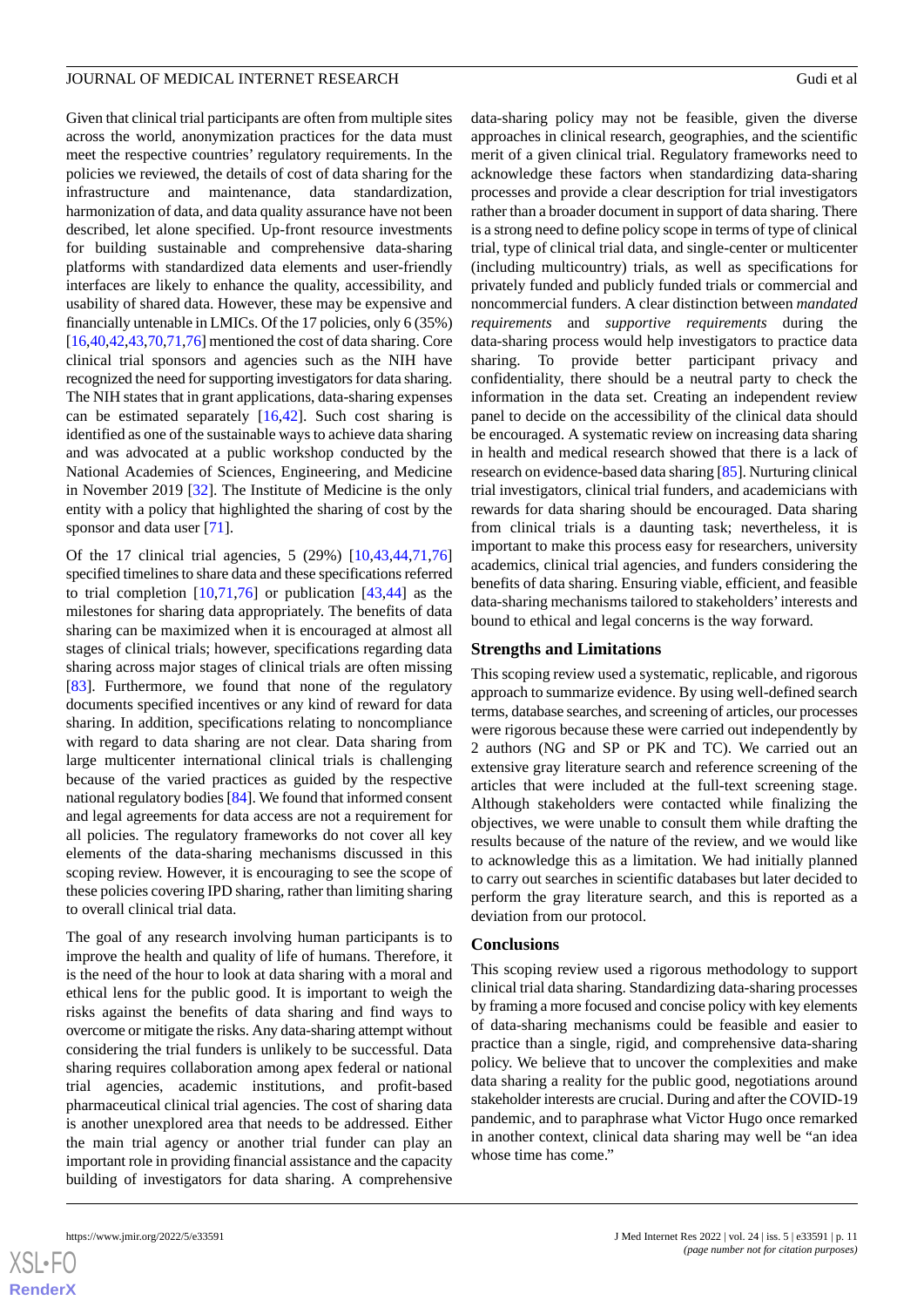# **Acknowledgments**

This work was supported by the World Health Organization and TDR, the Special Programme for Research and Training in Tropical Diseases (P20-00060). This project was undertaken under the auspices of the data-sharing working group of the COVID-19 Clinical Research Coalition.

# **Authors' Contributions**

OJ, NG, and the data-sharing working group of the COVID-19 Clinical Research Coalition were responsible for the conceptualization of this study. NG, OJ, PK, and SSP were responsible for the methodology. PK, TC, NG, and SSP were responsible for data curation. The formal analysis was performed by NG, PK, TC, and OJ. The project administration was the responsibility of NG with supervision by OJ. NG, SP, PK, TC were in charge of the software. The original draft was written by NG, PK, OJ, TC, and SNS. AGJ provided critical feedback on the manuscript. NG, PK, AGJ, TC, OJ, SSP, and SNS were responsible for writing, reviewing, and editing the manuscript.

# **Conflicts of Interest**

<span id="page-11-8"></span>None declared.

# **Multimedia Appendix 1**

<span id="page-11-9"></span>Search strategy. [[DOCX File , 22 KB](https://jmir.org/api/download?alt_name=jmir_v24i5e33591_app1.docx&filename=938fac62930094f52042362e6fb761e3.docx)-[Multimedia Appendix 1\]](https://jmir.org/api/download?alt_name=jmir_v24i5e33591_app1.docx&filename=938fac62930094f52042362e6fb761e3.docx)

# **Multimedia Appendix 2**

<span id="page-11-10"></span>Gray literature search. [[DOCX File , 29 KB](https://jmir.org/api/download?alt_name=jmir_v24i5e33591_app2.docx&filename=8132e761a13e98d1d174d812c116a810.docx)-[Multimedia Appendix 2\]](https://jmir.org/api/download?alt_name=jmir_v24i5e33591_app2.docx&filename=8132e761a13e98d1d174d812c116a810.docx)

# **Multimedia Appendix 3**

<span id="page-11-0"></span>Data-coding template. [[DOCX File , 24 KB](https://jmir.org/api/download?alt_name=jmir_v24i5e33591_app3.docx&filename=a39980a9f286a54ef966796814026f23.docx)-[Multimedia Appendix 3\]](https://jmir.org/api/download?alt_name=jmir_v24i5e33591_app3.docx&filename=a39980a9f286a54ef966796814026f23.docx)

# <span id="page-11-1"></span>**References**

- <span id="page-11-2"></span>1. Clinical Trial Data definition. Law Insider. URL: <https://www.lawinsider.com/dictionary/clinical-trial-data> [accessed] 2021-09-12]
- <span id="page-11-3"></span>2. Kochhar S, Knoppers B, Gamble C, Chant A, Koplan J, Humphreys GS. Clinical trial data sharing: here's the challenge. BMJ Open 2019 Aug 21;9(8):e032334 [\[FREE Full text\]](https://bmjopen.bmj.com/lookup/pmidlookup?view=long&pmid=31439612) [doi: [10.1136/bmjopen-2019-032334\]](http://dx.doi.org/10.1136/bmjopen-2019-032334) [Medline: [31439612\]](http://www.ncbi.nlm.nih.gov/entrez/query.fcgi?cmd=Retrieve&db=PubMed&list_uids=31439612&dopt=Abstract)
- <span id="page-11-4"></span>3. Naudet F, Siebert M, Pellen C, Gaba J, Axfors C, Cristea I, et al. Medical journal requirements for clinical trial data sharing: ripe for improvement. PLoS Med 2021 Oct;18(10):e1003844 [[FREE Full text](https://dx.plos.org/10.1371/journal.pmed.1003844)] [doi: [10.1371/journal.pmed.1003844](http://dx.doi.org/10.1371/journal.pmed.1003844)] [Medline: [34695113](http://www.ncbi.nlm.nih.gov/entrez/query.fcgi?cmd=Retrieve&db=PubMed&list_uids=34695113&dopt=Abstract)]
- 4. Ohmann C, Banzi R, Canham S, Battaglia S, Matei M, Ariyo C, et al. Sharing and reuse of individual participant data from clinical trials: principles and recommendations. BMJ Open 2017 Dec 14;7(12):e018647 [\[FREE Full text\]](https://bmjopen.bmj.com/lookup/pmidlookup?view=long&pmid=29247106) [doi: [10.1136/bmjopen-2017-018647\]](http://dx.doi.org/10.1136/bmjopen-2017-018647) [Medline: [29247106](http://www.ncbi.nlm.nih.gov/entrez/query.fcgi?cmd=Retrieve&db=PubMed&list_uids=29247106&dopt=Abstract)]
- 5. Fegan G, Cheah P, Data Sharing Working Group. Electronic address: WorkingGroups@covid19crc.org. Solutions to COVID-19 data sharing. Lancet Digit Health 2021 Jan;3(1):e6 [\[FREE Full text\]](https://linkinghub.elsevier.com/retrieve/pii/S2589-7500(20)30273-9) [doi: [10.1016/S2589-7500\(20\)30273-9](http://dx.doi.org/10.1016/S2589-7500(20)30273-9)] [Medline: [33735070](http://www.ncbi.nlm.nih.gov/entrez/query.fcgi?cmd=Retrieve&db=PubMed&list_uids=33735070&dopt=Abstract)]
- <span id="page-11-5"></span>6. Harrison PW, Lopez R, Rahman N, Allen SG, Aslam R, Buso N, et al. The COVID-19 Data Portal: accelerating SARS-CoV-2 and COVID-19 research through rapid open access data sharing. Nucleic Acids Res 2021 Jul 02;49(W1):W619-W623 [[FREE Full text](http://europepmc.org/abstract/MED/34048576)] [doi: [10.1093/nar/gkab417\]](http://dx.doi.org/10.1093/nar/gkab417) [Medline: [34048576](http://www.ncbi.nlm.nih.gov/entrez/query.fcgi?cmd=Retrieve&db=PubMed&list_uids=34048576&dopt=Abstract)]
- <span id="page-11-6"></span>7. Li R, von Isenburg M, Levenstein M, Neumann S, Wood J, Sim I. COVID-19 trials: declarations of data sharing intentions at trial registration and at publication. Trials 2021 Feb 18;22(1):153 [[FREE Full text](https://trialsjournal.biomedcentral.com/articles/10.1186/s13063-021-05104-z)] [doi: [10.1186/s13063-021-05104-z](http://dx.doi.org/10.1186/s13063-021-05104-z)] [Medline: [33602275](http://www.ncbi.nlm.nih.gov/entrez/query.fcgi?cmd=Retrieve&db=PubMed&list_uids=33602275&dopt=Abstract)]
- <span id="page-11-7"></span>8. Call for a global health data sharing framework for global health emergencies. The InterAcademy Partnership (IAP) Science Health Policy. 2022. URL: [https://www.interacademies.org/publication/call-global-health-data-sharing-framework-global](https://www.interacademies.org/publication/call-global-health-data-sharing-framework-global-health-emergencies) [-health-emergencies](https://www.interacademies.org/publication/call-global-health-data-sharing-framework-global-health-emergencies) [accessed 2022-03-15]
- 9. Taichman DB, Backus J, Baethge C, Bauchner H, de Leeuw PW, Drazen J, et al. Sharing clinical trial data a proposal from the international committee of medical journal editors. N Engl J Med 2016 Jan 28;374(4):384-386 [\[FREE Full text\]](https://doi.org/10.1056/nejme1515172) [doi: [10.1056/nejme1515172\]](http://dx.doi.org/10.1056/nejme1515172)
- 10. Data Sharing Policy. Barts and the London School of Medicine and Dentistry. Pragmatic Clinical Trials Unit. URL: [https:/](https://www.qmul.ac.uk/pctu/media/pragmatic-clinical-trials-pctu/research/PCTU_POL_IG_02-Data-Sharing-Policy-v5.0-(for-publication).pdf) [/tinyurl.com/4e79w3j4](https://www.qmul.ac.uk/pctu/media/pragmatic-clinical-trials-pctu/research/PCTU_POL_IG_02-Data-Sharing-Policy-v5.0-(for-publication).pdf) [accessed 2022-01-05]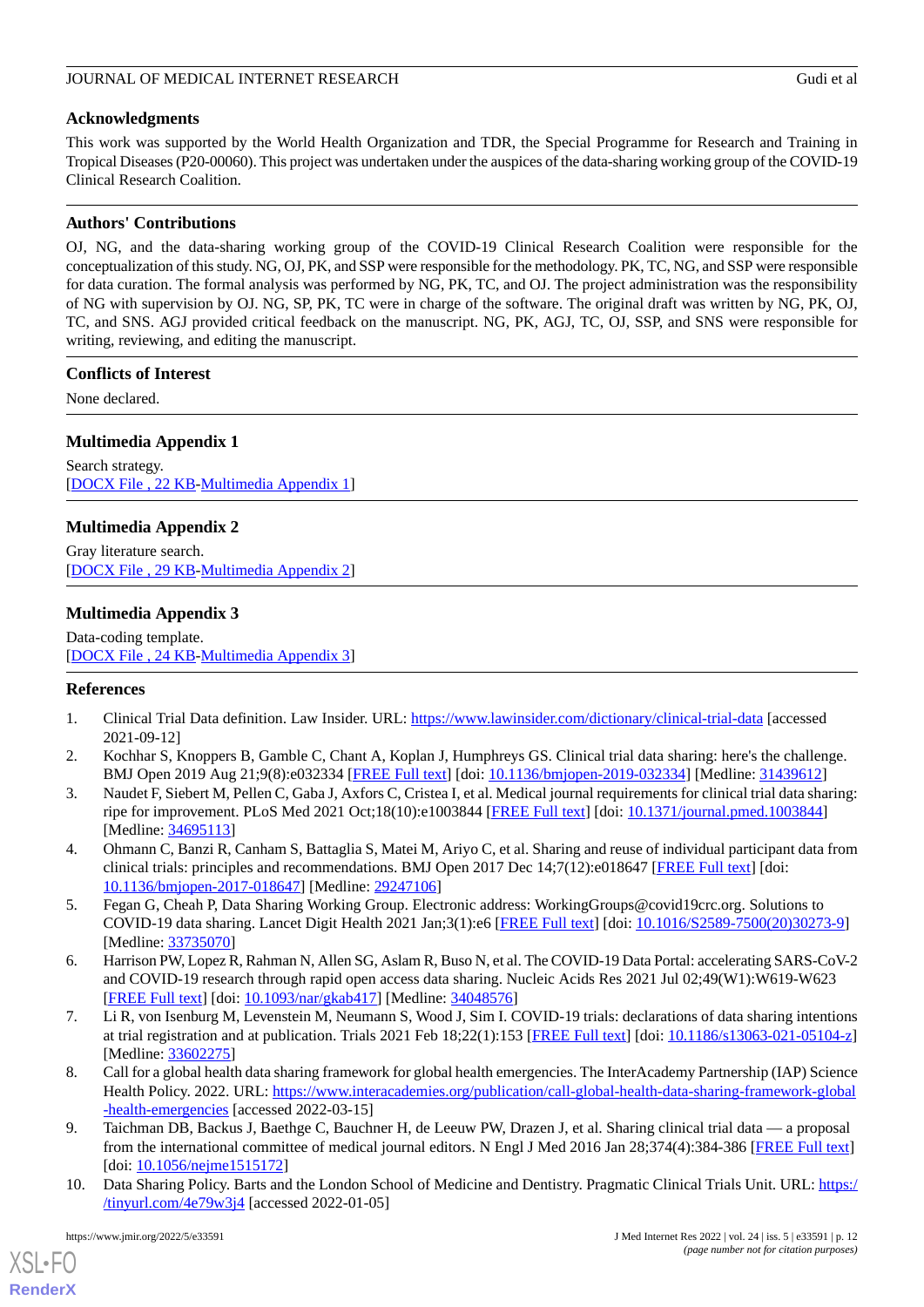- <span id="page-12-0"></span>11. Network data sharing policy. NIH StrokeNet. URL: [https://www.nihstrokenet.org/docs/default-source/default-document](https://www.nihstrokenet.org/docs/default-source/default-document-library/adm04-strokenet-network-data-sharing-15-sep-2016f84cedd0c2c66f0f86baff000016a715.pdf?sfvrsn=0) [-library/adm04-strokenet-network-data-sharing-15-sep-2016f84cedd0c2c66f0f86baff000016a715.pdf?sfvrsn=0](https://www.nihstrokenet.org/docs/default-source/default-document-library/adm04-strokenet-network-data-sharing-15-sep-2016f84cedd0c2c66f0f86baff000016a715.pdf?sfvrsn=0) [accessed 2022-01-05]
- <span id="page-12-1"></span>12. Bull S, Cheah PY, Denny S, Jao I, Marsh V, Merson L, et al. Best practices for ethical sharing of individual-level health research data from low- and middle-income settings. J Empir Res Hum Res Ethics 2015 Jul;10(3):302-313 [[FREE Full](https://journals.sagepub.com/doi/10.1177/1556264615594606?url_ver=Z39.88-2003&rfr_id=ori:rid:crossref.org&rfr_dat=cr_pub%3dpubmed) [text](https://journals.sagepub.com/doi/10.1177/1556264615594606?url_ver=Z39.88-2003&rfr_id=ori:rid:crossref.org&rfr_dat=cr_pub%3dpubmed)] [doi: [10.1177/1556264615594606\]](http://dx.doi.org/10.1177/1556264615594606) [Medline: [26297751\]](http://www.ncbi.nlm.nih.gov/entrez/query.fcgi?cmd=Retrieve&db=PubMed&list_uids=26297751&dopt=Abstract)
- <span id="page-12-2"></span>13. Baber N. International conference on harmonisation of technical requirements for registration of pharmaceuticals for human use (ICH). Br J Clin Pharmacol 1994 May;37(5):401-404 [\[FREE Full text\]](https://onlinelibrary.wiley.com/resolve/openurl?genre=article&sid=nlm:pubmed&issn=0306-5251&date=1994&volume=37&issue=5&spage=401) [doi: [10.1111/j.1365-2125.1994.tb05705.x](http://dx.doi.org/10.1111/j.1365-2125.1994.tb05705.x)] [Medline: [8054244\]](http://www.ncbi.nlm.nih.gov/entrez/query.fcgi?cmd=Retrieve&db=PubMed&list_uids=8054244&dopt=Abstract)
- <span id="page-12-4"></span><span id="page-12-3"></span>14. Data sharing for grants—final research data SOP. National Institute of Allergy and Infectious Diseases. URL: [https://www.](https://www.niaid.nih.gov/research/grants-data-sharing-final-research) [niaid.nih.gov/research/grants-data-sharing-final-research](https://www.niaid.nih.gov/research/grants-data-sharing-final-research) [accessed 2022-01-05]
- <span id="page-12-5"></span>15. Pisani E, Aaby P, Breugelmans JG, Carr D, Groves T, Helinski M, et al. Beyond open data: realising the health benefits of sharing data. BMJ 2016 Oct 10;355:i5295 [[FREE Full text](http://europepmc.org/abstract/MED/27758792)] [doi: [10.1136/bmj.i5295](http://dx.doi.org/10.1136/bmj.i5295)] [Medline: [27758792](http://www.ncbi.nlm.nih.gov/entrez/query.fcgi?cmd=Retrieve&db=PubMed&list_uids=27758792&dopt=Abstract)]
- <span id="page-12-6"></span>16. Data management and sharing policy. National Institute of Health Scientific Data Sharing. URL: [https://grants.nih.gov/](https://grants.nih.gov/grants/policy/data_sharing/data_sharing_guidance.htm) [grants/policy/data\\_sharing/data\\_sharing\\_guidance.htm](https://grants.nih.gov/grants/policy/data_sharing/data_sharing_guidance.htm) [accessed 2022-01-05]
- <span id="page-12-7"></span>17. Blasimme A, Fadda M, Schneider M, Vayena E. Data sharing for precision medicine: policy lessons and future directions. Health Aff (Millwood) 2018 May;37(5):702-709. [doi: [10.1377/hlthaff.2017.1558\]](http://dx.doi.org/10.1377/hlthaff.2017.1558) [Medline: [29733719](http://www.ncbi.nlm.nih.gov/entrez/query.fcgi?cmd=Retrieve&db=PubMed&list_uids=29733719&dopt=Abstract)]
- <span id="page-12-8"></span>18. Tenopir C, Allard S, Douglass K, Aydinoglu AU, Wu L, Read E, et al. Data sharing by scientists: practices and perceptions. PLoS One 2011;6(6):e21101 [[FREE Full text](https://dx.plos.org/10.1371/journal.pone.0021101)] [doi: [10.1371/journal.pone.0021101\]](http://dx.doi.org/10.1371/journal.pone.0021101) [Medline: [21738610](http://www.ncbi.nlm.nih.gov/entrez/query.fcgi?cmd=Retrieve&db=PubMed&list_uids=21738610&dopt=Abstract)]
- <span id="page-12-9"></span>19. Glickman SW, McHutchison JG, Peterson ED, Cairns CB, Harrington RA, Califf RM, et al. Ethical and scientific implications of the globalization of clinical research. N Engl J Med 2009 Feb 19;360(8):816-823. [doi: [10.1056/NEJMsb0803929](http://dx.doi.org/10.1056/NEJMsb0803929)] [Medline: [19228627](http://www.ncbi.nlm.nih.gov/entrez/query.fcgi?cmd=Retrieve&db=PubMed&list_uids=19228627&dopt=Abstract)]
- 20. Extension of the Transition Period under Article 66.1 of the TRIPS Agreement for Least-Developed Country Members for Certain Obligations with Respect to Pharmaceutical Products. Council for TRIPS. URL: [https://www.wto.org/english/](https://www.wto.org/english/tratop_e/trips_e/art66_1_e.htm) [tratop\\_e/trips\\_e/art66\\_1\\_e.htm](https://www.wto.org/english/tratop_e/trips_e/art66_1_e.htm) [accessed 2022-01-05]
- <span id="page-12-11"></span><span id="page-12-10"></span>21. Data exclusivity and other "trips-plus" measures. World Health Organization, Office for South-East Asia. 2017. URL: <https://apps.who.int/iris/bitstream/handle/10665/272979/Data-exclusivity.pdf?sequence=1&isAllowed=y> [accessed 2022-01-05]
- <span id="page-12-12"></span>22. Trips agreement- article 66 (practice). World Trade Organization Analytical Index. URL: [https://www.wto.org/english/](https://www.wto.org/english/res_e/publications_e/ai17_e/trips_art66_oth.pdf) [res\\_e/publications\\_e/ai17\\_e/trips\\_art66\\_oth.pdf](https://www.wto.org/english/res_e/publications_e/ai17_e/trips_art66_oth.pdf) [accessed 2022-01-05]
- <span id="page-12-13"></span>23. COVID-19 IP Policy Tracker. World Intellectual Property Organization (WIPO). URL: [https://www.wipo.int/covid19](https://www.wipo.int/covid19-policy-tracker/#/covid19-policy-tracker/ipo-operations) [-policy-tracker/#/covid19-policy-tracker/ipo-operations](https://www.wipo.int/covid19-policy-tracker/#/covid19-policy-tracker/ipo-operations) [accessed 2022-01-05]
- <span id="page-12-14"></span>24. Attaran A, Barry D, Basheer S, Bate R, Benton D, Chauvin J, et al. How to achieve international action on falsified and substandard medicines. BMJ 2012 Nov 13;345:e7381. [doi: [10.1136/bmj.e7381\]](http://dx.doi.org/10.1136/bmj.e7381) [Medline: [23149211](http://www.ncbi.nlm.nih.gov/entrez/query.fcgi?cmd=Retrieve&db=PubMed&list_uids=23149211&dopt=Abstract)]
- <span id="page-12-15"></span>25. British Medical Journal moves to flush out secret trial data. Reuters. 2012 Oct 21. URL: [https://www.reuters.com/article/](https://www.reuters.com/article/pharmaceuticals-disclosure-bmj-idUSL5E8LV59720121031) [pharmaceuticals-disclosure-bmj-idUSL5E8LV59720121031](https://www.reuters.com/article/pharmaceuticals-disclosure-bmj-idUSL5E8LV59720121031) [accessed 2022-03-15]
- <span id="page-12-16"></span>26. Sampath PG. India's product patent protection regime: less or more of "pills for the poor"? J World Intellectual Property 2006 Nov;9(6):694-726 [[FREE Full text\]](https://doi.org/10.1111/j.1422-2213.2006.00308.x) [doi: [10.1111/j.1422-2213.2006.00308.x](http://dx.doi.org/10.1111/j.1422-2213.2006.00308.x)]
- <span id="page-12-17"></span>27. Srinivasan S. The draft national pharmaceuticals policy: concerns relating to data exclusivity and price control. Indian J Med Ethics 2006 Oct 1(4) [[FREE Full text](https://doi.org/10.20529/ijme.2006.047)] [doi: [10.20529/ijme.2006.047](http://dx.doi.org/10.20529/ijme.2006.047)]
- <span id="page-12-18"></span>28. 't Hoen EF. The global politics of pharmaceutical monopoly power: drug patents, access, innovation. The application of the WTO Doha declaration on TRIPS public health. Amsterdam, The Netherlands: AMB Publishers; Jan 2009.
- 29. Parker M, Bull S. Sharing public health research data: toward the development of ethical data-sharing practice in low- and middle-income settings. J Empir Res Hum Res Ethics 2015 Jul;10(3):217-224 [[FREE Full text\]](https://journals.sagepub.com/doi/10.1177/1556264615593494?url_ver=Z39.88-2003&rfr_id=ori:rid:crossref.org&rfr_dat=cr_pub%3dpubmed) [doi: [10.1177/1556264615593494\]](http://dx.doi.org/10.1177/1556264615593494) [Medline: [26297744\]](http://www.ncbi.nlm.nih.gov/entrez/query.fcgi?cmd=Retrieve&db=PubMed&list_uids=26297744&dopt=Abstract)
- <span id="page-12-20"></span><span id="page-12-19"></span>30. Zink A, Silman AJ. Ethical and legal constraints on data sharing between countries in multinational epidemiological studies in Europe report from a joint workshop of the European League Against Rheumatism standing committee on epidemiology with the "AutoCure" project. Ann Rheum Dis 2008 Jul;67(7):1041-1043. [doi: [10.1136/ard.2007.080598](http://dx.doi.org/10.1136/ard.2007.080598)] [Medline: [18180280](http://www.ncbi.nlm.nih.gov/entrez/query.fcgi?cmd=Retrieve&db=PubMed&list_uids=18180280&dopt=Abstract)]
- <span id="page-12-22"></span><span id="page-12-21"></span>31. Califf RM. Clinical trials bureaucracy: unintended consequences of well-intentioned policy. Clin Trials 2006;3(6):496-502. [doi: [10.1177/1740774506073173](http://dx.doi.org/10.1177/1740774506073173)] [Medline: [17170032\]](http://www.ncbi.nlm.nih.gov/entrez/query.fcgi?cmd=Retrieve&db=PubMed&list_uids=17170032&dopt=Abstract)
- <span id="page-12-23"></span>32. Institute of Medicine (US). Sharing clinical research data: workshop summary. Washington, DC, USA: National Academies Press (US); Mar 29, 2013.
- 33. Communication and dissemination of results. MRC Clinical Trials Unit. URL: [https://cdsatoolkit.thsti.in/communication](https://cdsatoolkit.thsti.in/communication-and-dissemination-of-results/) [-and-dissemination-of-results/](https://cdsatoolkit.thsti.in/communication-and-dissemination-of-results/) [accessed 2022-01-08]
- 34. Peterson J, Pearce PF, Ferguson LA, Langford CA. Understanding scoping reviews: definition, purpose, and process. J Am Assoc Nurse Pract 2017 Jan; 29(1): 12-16. [doi: [10.1002/2327-6924.12380\]](http://dx.doi.org/10.1002/2327-6924.12380) [Medline: [27245885\]](http://www.ncbi.nlm.nih.gov/entrez/query.fcgi?cmd=Retrieve&db=PubMed&list_uids=27245885&dopt=Abstract)
- 35. Arksey H, O'Malley L. Scoping studies: towards a methodological framework. Int J Soc Res Methodol 2005 Feb;8(1):19-32 [[FREE Full text](https://doi.org/10.1080/1364557032000119616)] [doi: [10.1080/1364557032000119616\]](http://dx.doi.org/10.1080/1364557032000119616)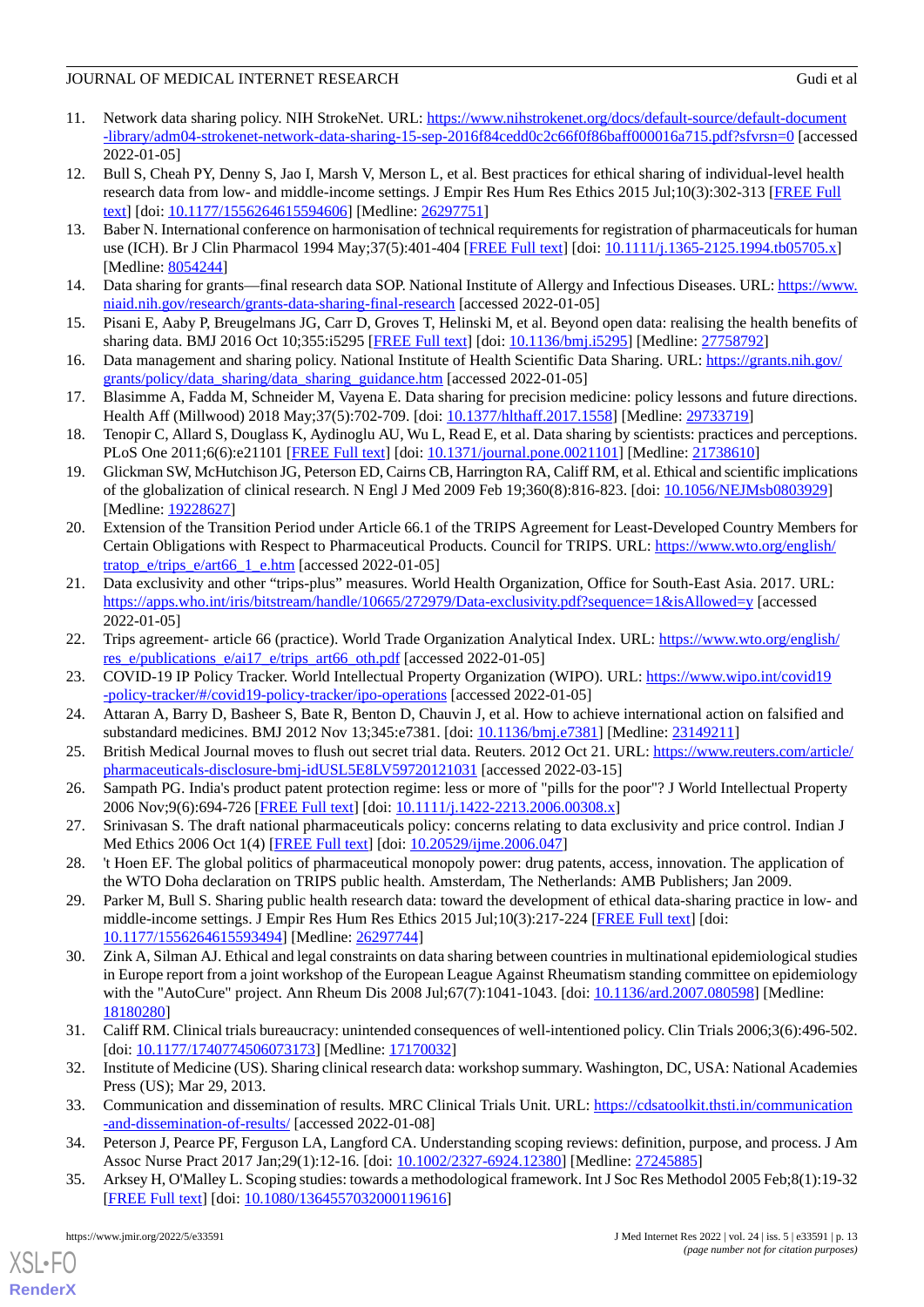- <span id="page-13-0"></span>36. Levac D, Colquhoun H, O'Brien KK. Scoping studies: advancing the methodology. Implement Sci 2010 Sep 20;5:69 [\[FREE](https://implementationscience.biomedcentral.com/articles/10.1186/1748-5908-5-69) [Full text\]](https://implementationscience.biomedcentral.com/articles/10.1186/1748-5908-5-69) [doi: [10.1186/1748-5908-5-69\]](http://dx.doi.org/10.1186/1748-5908-5-69) [Medline: [20854677](http://www.ncbi.nlm.nih.gov/entrez/query.fcgi?cmd=Retrieve&db=PubMed&list_uids=20854677&dopt=Abstract)]
- <span id="page-13-2"></span><span id="page-13-1"></span>37. Tricco AC, Lillie E, Zarin W, O'Brien KK, Colquhoun H, Levac D. PRISMA extension for scoping reviews (PRISMA-ScR): checklist and explanation. Ann Intern Med 2018 Sep 4:467-473 [[FREE Full text](https://doi.org/10.7326/m18-0850)] [doi: [10.7326/m18-0850\]](http://dx.doi.org/10.7326/m18-0850)
- 38. Munn Z, Stern C, Aromataris E, Lockwood C, Jordan Z. What kind of systematic review should I conduct? A proposed typology and guidance for systematic reviewers in the medical and health sciences. BMC Med Res Methodol 2018 Jan 10;18(1):5 [[FREE Full text\]](https://bmcmedresmethodol.biomedcentral.com/articles/10.1186/s12874-017-0468-4) [doi: [10.1186/s12874-017-0468-4](http://dx.doi.org/10.1186/s12874-017-0468-4)] [Medline: [29316881](http://www.ncbi.nlm.nih.gov/entrez/query.fcgi?cmd=Retrieve&db=PubMed&list_uids=29316881&dopt=Abstract)]
- <span id="page-13-4"></span><span id="page-13-3"></span>39. COVID-19 Clinical Research Coalition. URL:<https://covid19crc.org/> [accessed 2022-01-08]
- <span id="page-13-6"></span>40. Policies and procedures to guide external investigator access to clinical trial data. the YODA Project. URL: [https://yoda.](https://yoda.yale.edu/policies-procedures-guide-external-investigator-access-clinical-trial-data) [yale.edu/policies-procedures-guide-external-investigator-access-clinical-trial-data](https://yoda.yale.edu/policies-procedures-guide-external-investigator-access-clinical-trial-data) [accessed 2022-01-06]
- <span id="page-13-8"></span>41. Clinical Trials Data Sharing. Celgene. URL: [https://www.celgene.com/research-development/clinical-trials/clinical -trials](https://www.celgene.com/research-development/clinical-trials/clinical-trials-data-sharing/Accessed) [-data-sharing/Accessed](https://www.celgene.com/research-development/clinical-trials/clinical-trials-data-sharing/Accessed) [accessed 2022-01-05]
- <span id="page-13-9"></span>42. Final NIH policy for data management and sharing. National Institute of Health Office of Extramural Research. URL: <https://grants.nih.gov/grants/guide/notice-files/NOT-OD-21-013.html> [accessed 2022-01-05]
- <span id="page-13-7"></span>43. NHLBI Policy for data sharing from clinical trials and epidemiological studies. National Heart, Lung, and Blood Institute. URL: [https://www.nhlbi.nih.gov/grants-and-training/policies-and-guidelines/nhlbi-policy-for-data-sharing-from-clinical](https://www.nhlbi.nih.gov/grants-and-training/policies-and-guidelines/nhlbi-policy-for-data-sharing-from-clinical-trials-and-epidemiological-studies) [-trials-and-epidemiological-studies](https://www.nhlbi.nih.gov/grants-and-training/policies-and-guidelines/nhlbi-policy-for-data-sharing-from-clinical-trials-and-epidemiological-studies) [accessed 2022-01-05]
- 44. NCI Cancer Moonshot public access and data sharing policy. National Care Institute. URL: [https://www.cancer.gov/](https://www.cancer.gov/research/key-initiatives/moonshot-cancer-initiative/funding/public-access-policy) [research/key-initiatives/moonshot-cancer-initiative/funding/public-access-policy](https://www.cancer.gov/research/key-initiatives/moonshot-cancer-initiative/funding/public-access-policy) [accessed 2022-01-05]
- 45. Facilitating European Clinical Research. European Clinical Research Infrastructure Network. URL:<https://ecrin.org/> [accessed 2021-08-18]
- 46. Access and manage your VA benefits and health care. U.S. Department of Veterans Affairs. URL: <https://www.va.gov//> [accessed 2021-08-18]
- 47. SRDR+: moving systematic reviews forward. Systematic Review Data Repository. URL: [https://srdrplus.ahrq.gov/](https://srdrplus.ahrq.gov/?no_redirect=true) [?no\\_redirect=true](https://srdrplus.ahrq.gov/?no_redirect=true) [accessed 2021-08-18]
- 48. Heart Attack and Stroke Symptoms. American Heart Association. URL: <https://www.heart.org/> [accessed 2021-08-18]
- 49. Joint statement on public disclosure of clinical trials. World Health Organization. 2017 May 18. URL: [https://www.who.int/](https://www.who.int/news/item/18-05-2017-joint-statement-on-registration) [news/item/18-05-2017-joint-statement-on-registration](https://www.who.int/news/item/18-05-2017-joint-statement-on-registration) [accessed 2021-08-18]
- 50. Medicines and Health care products Regulatory Agency. United Kingdom Government. URL: [https://www.gov.uk/](https://www.gov.uk/government/organisations/medicines-and-healthcare-products-regulatory-agency) [government/organisations/medicines-and-healthcare-products-regulatory-agency](https://www.gov.uk/government/organisations/medicines-and-healthcare-products-regulatory-agency) [accessed 2021-08-18]
- 51. ClinicalStudyDataRequest.com (CSDR). URL: <https://www.clinicalstudydatarequest.com/> [accessed 2021-08-18]
- 52. World-Wide Antimalarial Resistance Network. URL: <https://www.wwarn.org/> [accessed 2021-08-18]
- 53. U.S. Food & Drug Administration. URL: <https://www.fda.gov/> [accessed 2021-08-18]
- 54. Taichman DB, Sahni P, Pinborg A, Peiperl L, Laine C, James A, et al. Data sharing statements for clinical trials: a requirement of the international committee of medical journal editors. Ann Intern Med 2017 Jul 04;167(1):63-65 [\[FREE Full text](https://www.acpjournals.org/doi/abs/10.7326/M17-1028?url_ver=Z39.88-2003&rfr_id=ori:rid:crossref.org&rfr_dat=cr_pub%3dpubmed)] [doi: [10.7326/M17-1028](http://dx.doi.org/10.7326/M17-1028)] [Medline: [28586790\]](http://www.ncbi.nlm.nih.gov/entrez/query.fcgi?cmd=Retrieve&db=PubMed&list_uids=28586790&dopt=Abstract)
- 55. The final version of the RDA COVID-19 recommendations and guidelines for data sharing. Research Data Alliance. 2020 Jun 30. URL: [https://www.rd-alliance.org/group/rda-covid19-rda-covid19-omics-rda-covid19-epidemiology-rda-covid19](https://www.rd-alliance.org/group/rda-covid19-rda-covid19-omics-rda-covid19-epidemiology-rda-covid19-clinical-rda-covid19-1) [-clinical-rda-covid19-1](https://www.rd-alliance.org/group/rda-covid19-rda-covid19-omics-rda-covid19-epidemiology-rda-covid19-clinical-rda-covid19-1) [accessed 2021-08-18]
- 56. Our Data-Sharing Philosophy. Project Data Sphere. URL:<https://www.projectdatasphere.org/about/data-sharing-philosophy> [accessed 2021-08-18]
- 57. Volunteer for COVID-19 Clinical Studies. National Institute of Allergy and Infectious Diseases. URL: [https://www.](https://www.niaid.nih.gov/) [niaid.nih.gov/](https://www.niaid.nih.gov/) [accessed 2021-08-18]
- 58. External guidance on the implementation of the European Medicines Agency policy on the publication of clinical data for medicinal products for human use. European Medicines Agency. 2017 Sep 20. URL: [https://tinyurl.com/yckkukvd](https://www.ema.europa.eu/en/documents/regulatory-procedural-guideline/external-guidance-implementation-european-medicines-agency-policy-publication-clinical-data_en-1.pdf) [accessed 2021-08-18]
- 59. PhRMA Principles for Responsible Clinical Trial Data Sharing Certifications. Pharmaceutical Research and Manufacturers of America. URL: [https://www.phrma.org/en/Codes-and-guidelines/PhRMA-Principles-for-Responsible-Clinical-Trial](https://www.phrma.org/en/Codes-and-guidelines/PhRMA-Principles-for-Responsible-Clinical-Trial-Data-Sharing-Certifications) [-Data-Sharing-Certifications](https://www.phrma.org/en/Codes-and-guidelines/PhRMA-Principles-for-Responsible-Clinical-Trial-Data-Sharing-Certifications) [accessed 2021-08-18]
- 60. Open research data: clinical trials and public health interventions. UK Research and Innovation. URL: [https://mrc.ukri.org/](https://mrc.ukri.org/research/policies-and-guidance-for-researchers/open-research-data-clinical-trials-and-public-health-interventions/) [research/policies-and-guidance-for-researchers/open-research-data-clinical-trials-and-public-health-interventions/](https://mrc.ukri.org/research/policies-and-guidance-for-researchers/open-research-data-clinical-trials-and-public-health-interventions/) [accessed 2021-08-18]
- <span id="page-13-5"></span>61. Document library. National Institute for Health Research. URL: [https://www.nihr.ac.uk/about-us/document-library.](https://www.nihr.ac.uk/about-us/document-library.htm?custom_in_type=9697) htm?custom\_in\_type= $9697$  [accessed 2021-08-18]
- 62. Pragmatic Clinical Trials Unit. Queen Mary University of London. URL:<https://www.qmul.ac.uk/pctu/> [accessed 2021-08-18]
- 63. Policy for Data Management and Data Sharing. Patient-Centered Outcomes Research Institute. URL: [https://www.pcori.org/](https://www.pcori.org/search/site?keyword=data%20sharing%20policy) [search/site?keyword=data%20sharing%20policy](https://www.pcori.org/search/site?keyword=data%20sharing%20policy) [accessed 2021-08-18]
- 64. United Kingdom-Clinical Research Collaboration. URL: [https://cdn.ymaws.com/www.ukcrc-ctu.org.uk/resource/resmgr/](https://cdn.ymaws.com/www.ukcrc-ctu.org.uk/resource/resmgr/5_year_strategy/network_5_year_strategy_2019.pdf) [5\\_year\\_strategy/network\\_5\\_year\\_strategy\\_2019.pdf](https://cdn.ymaws.com/www.ukcrc-ctu.org.uk/resource/resmgr/5_year_strategy/network_5_year_strategy_2019.pdf) [accessed 2021-08-18]

 $XS$  • FC **[RenderX](http://www.renderx.com/)**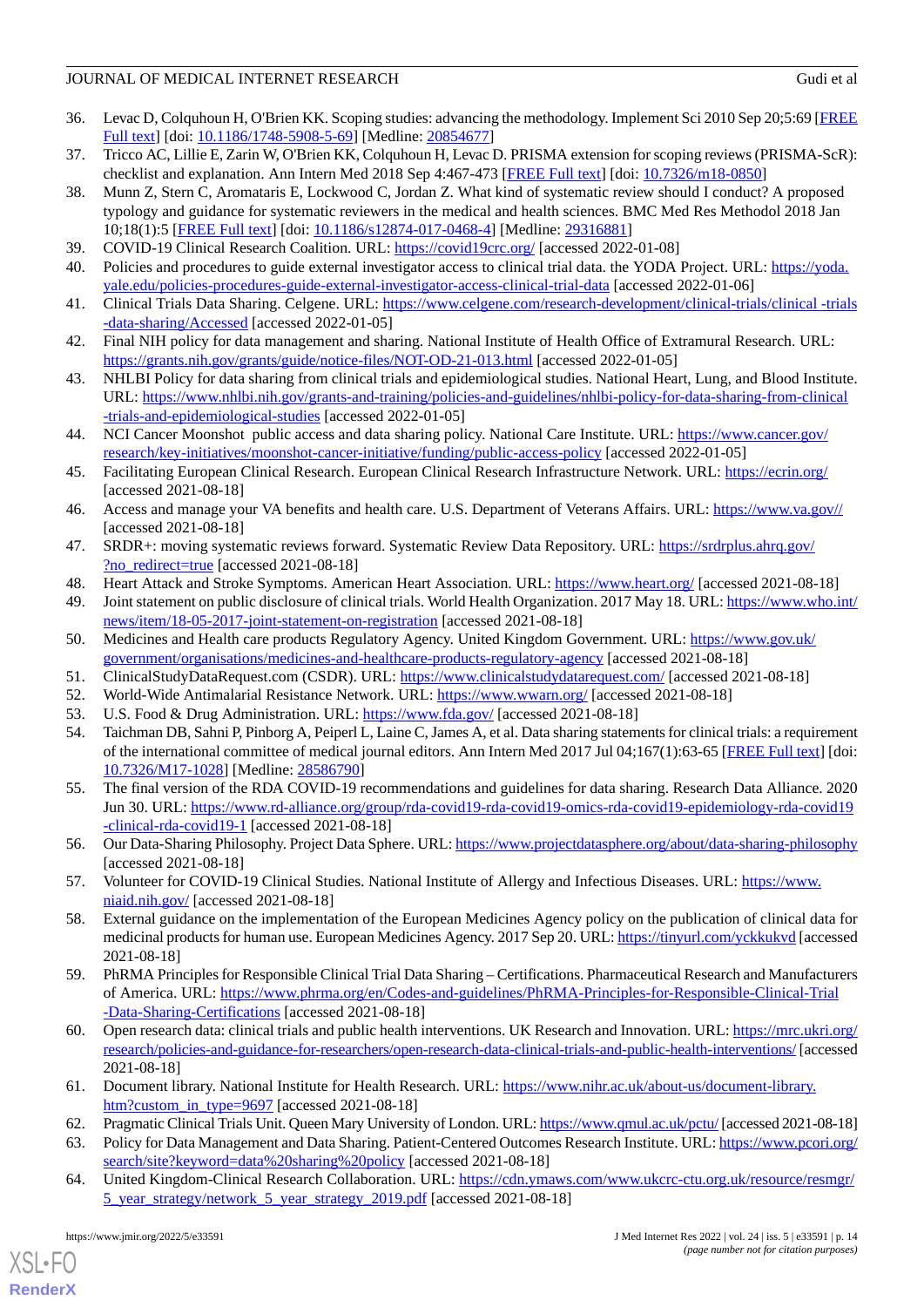- <span id="page-14-0"></span>65. Mateen FJ, Oh J, Tergas AI, Bhayani NH, Kamdar BB. Titles versus titles and abstracts for initial screening of articles for systematic reviews. Clin Epidemiol 2013;5:89-95 [\[FREE Full text\]](https://dx.doi.org/10.2147/CLEP.S43118) [doi: [10.2147/CLEP.S43118\]](http://dx.doi.org/10.2147/CLEP.S43118) [Medline: [23526335\]](http://www.ncbi.nlm.nih.gov/entrez/query.fcgi?cmd=Retrieve&db=PubMed&list_uids=23526335&dopt=Abstract)
- <span id="page-14-1"></span>66. Page MJ, Moher D, Bossuyt PM, Boutron I, Hoffmann TC, Mulrow CD, et al. PRISMA 2020 explanation and elaboration: updated guidance and exemplars for reporting systematic reviews. BMJ 2021 Mar 29;372:n160 [\[FREE Full text\]](http://www.bmj.com/lookup/pmidlookup?view=long&pmid=33781993) [doi: [10.1136/bmj.n160\]](http://dx.doi.org/10.1136/bmj.n160) [Medline: [33781993\]](http://www.ncbi.nlm.nih.gov/entrez/query.fcgi?cmd=Retrieve&db=PubMed&list_uids=33781993&dopt=Abstract)
- <span id="page-14-3"></span><span id="page-14-2"></span>67. Rao TS, Radhakrishnan R, Andrade C. Standard operating procedures for clinical practice. Indian J Psychiatry 2011 Jan;53(1):1-3 [\[FREE Full text\]](http://www.indianjpsychiatry.org/article.asp?issn=0019-5545;year=2011;volume=53;issue=1;spage=1;epage=3;aulast=Sathyanarayana) [doi: [10.4103/0019-5545.75542\]](http://dx.doi.org/10.4103/0019-5545.75542) [Medline: [21430999\]](http://www.ncbi.nlm.nih.gov/entrez/query.fcgi?cmd=Retrieve&db=PubMed&list_uids=21430999&dopt=Abstract)
- <span id="page-14-4"></span>68. Daudt H, van Mossel C, Scott S. Enhancing the scoping study methodology: a large, inter-professional team's experience with Arksey and O'Malley's framework. BMC Med Res Methodol 2013 Mar 23;13:48 [\[FREE Full text\]](https://bmcmedresmethodol.biomedcentral.com/articles/10.1186/1471-2288-13-48) [doi: [10.1186/1471-2288-13-48\]](http://dx.doi.org/10.1186/1471-2288-13-48) [Medline: [23522333\]](http://www.ncbi.nlm.nih.gov/entrez/query.fcgi?cmd=Retrieve&db=PubMed&list_uids=23522333&dopt=Abstract)
- <span id="page-14-5"></span>69. Sharing individual participant data from clinical trials. UK Research andInnovation. 2015 Apr 23. URL: [https://www.](https://www.ukri.org/publications/sharing-individual-participant-data-from-clinical-trials/) [ukri.org/publications/sharing-individual-participant-data-from-clinical-trials/](https://www.ukri.org/publications/sharing-individual-participant-data-from-clinical-trials/) [accessed 2022-01-08]
- <span id="page-14-10"></span>70. Ross JS, Waldstreicher J, Bamford S, Berlin JA, Childers K, Desai NR, et al. Overview and experience of the YODA Project with clinical trial data sharing after 5 years. Sci Data 2018 Nov 27;5:180268 [[FREE Full text](https://doi.org/10.1038/sdata.2018.268)] [doi: [10.1038/sdata.2018.268](http://dx.doi.org/10.1038/sdata.2018.268)] [Medline: [30480665](http://www.ncbi.nlm.nih.gov/entrez/query.fcgi?cmd=Retrieve&db=PubMed&list_uids=30480665&dopt=Abstract)]
- <span id="page-14-9"></span>71. Mitka M. Clinical trial data: share and share alike? JAMA 2015 Mar 03;313(9):881-882. [doi: [10.1001/jama.2015.481](http://dx.doi.org/10.1001/jama.2015.481)] [Medline: [25734721](http://www.ncbi.nlm.nih.gov/entrez/query.fcgi?cmd=Retrieve&db=PubMed&list_uids=25734721&dopt=Abstract)]
- <span id="page-14-6"></span>72. Nisen P, Rockhold F. Access to patient-level data from GlaxoSmithKline clinical trials. N Engl J Med 2013 Aug 01;369(5):475-478. [doi: [10.1056/NEJMsr1302541](http://dx.doi.org/10.1056/NEJMsr1302541)] [Medline: [23902490\]](http://www.ncbi.nlm.nih.gov/entrez/query.fcgi?cmd=Retrieve&db=PubMed&list_uids=23902490&dopt=Abstract)
- <span id="page-14-7"></span>73. Pencina MJ, Louzao DM, McCourt BJ, Adams MR, Tayyabkhan RH, Ronco P, et al. Supporting open access to clinical trial data for researchers: the Duke Clinical Research Institute-Bristol-Myers Squibb supporting open access to researchers initiative. Am Heart J 2016 Feb;172:64-69. [doi: [10.1016/j.ahj.2015.11.002](http://dx.doi.org/10.1016/j.ahj.2015.11.002)] [Medline: [26856217](http://www.ncbi.nlm.nih.gov/entrez/query.fcgi?cmd=Retrieve&db=PubMed&list_uids=26856217&dopt=Abstract)]
- <span id="page-14-11"></span>74. Principles for responsible clinical trial data sharing – certifications. Pharmaceutical and Research Manufacturers of America. URL: [https://phrma.org/resource-center/Topics/Clinical-Trials/PhRMA-Principles-for-Responsible-Clinical-Trial-Data-](https://phrma.org/resource-center/Topics/Clinical-Trials/PhRMA-Principles-for-Responsible-Clinical-Trial-Data-Sharing-Certifications)[Sharing-Certifications](https://phrma.org/resource-center/Topics/Clinical-Trials/PhRMA-Principles-for-Responsible-Clinical-Trial-Data-Sharing-Certifications) [accessed 2022-01-05]
- <span id="page-14-12"></span>75. NIHR position on the sharing of research data. National Institute of Health and Care Research. 2019 May 20. URL: [https:/](https://www.nihr.ac.uk/documents/nihr-position-on-the-sharing-of-research-data/12253) [/www.nihr.ac.uk/documents/nihr-position-on-the-sharing-of-research-data/12253](https://www.nihr.ac.uk/documents/nihr-position-on-the-sharing-of-research-data/12253) [accessed 2022-01-05]
- <span id="page-14-14"></span><span id="page-14-13"></span>76. MRC policy and guidance on sharing of research data from population and patient studies. Medical Research Council. URL: [https://www.ukri.org/wp-content/uploads/2021/08/MRC-0208212-MRC-policy-and-guidance-on-sharing-of-research](https://www.ukri.org/wp-content/uploads/2021/08/MRC-0208212-MRC-policy-and-guidance-on-sharing-of-research-data-from-population-and-patient-studies-Word-version-v01.02.pdf) [-data-from-population-and-patient-studies-Word-version-v01.02.pdf](https://www.ukri.org/wp-content/uploads/2021/08/MRC-0208212-MRC-policy-and-guidance-on-sharing-of-research-data-from-population-and-patient-studies-Word-version-v01.02.pdf) [accessed 2022-01-05]
- <span id="page-14-8"></span>77. Policy for data management and data sharing. Patient-Centered Outcome Research Institute. URL: [https://www.pcori.org/](https://www.pcori.org/sites/default/files/PCORI-Policy-for-Data-Management-and-Data-Sharing.pdf) [sites/default/files/PCORI-Policy-for-Data-Management-and-Data-Sharing.pdf](https://www.pcori.org/sites/default/files/PCORI-Policy-for-Data-Management-and-Data-Sharing.pdf) [accessed 2022-01-05]
- <span id="page-14-15"></span>78. Considerations for a participant data sharing SOP. UKCRC Registered Clinical Trials Units. URL: [https://ukcrc-ctu.org.uk/](https://ukcrc-ctu.org.uk/wp-content/uploads/2021/04/data_sharing_sop_guide_v1.1_-1.pdf) [wp-content/uploads/2021/04/data\\_sharing\\_sop\\_guide\\_v1.1\\_-1.pdf](https://ukcrc-ctu.org.uk/wp-content/uploads/2021/04/data_sharing_sop_guide_v1.1_-1.pdf) [accessed 2022-01-05]
- <span id="page-14-16"></span>79. European medicines agency policy on publication of clinical data for medicinal products for human use. European Medicines Agency. 2019 Mar 21. URL: [https://www.ema.europa.eu/en/documents/other/european-medicines-agency-policy](https://www.ema.europa.eu/en/documents/other/european-medicines-agency-policy-publication-clinical-data-medicinal-products-human-use_en.pdf) [-publication-clinical-data-medicinal-products-human-use\\_en.pdf](https://www.ema.europa.eu/en/documents/other/european-medicines-agency-policy-publication-clinical-data-medicinal-products-human-use_en.pdf) [accessed 2022-01-05]
- 80. Chakrabarti G. Need of data exclusivity: impact on access to medicine. J Intellect Prop Rights 2014 Sep;19(5):325-336.
- <span id="page-14-17"></span>81. Haug CJ. From patient to patient--sharing the data from clinical trials. N Engl J Med 2016 Jun 23;374(25):2409-2411. [doi: [10.1056/NEJMp1605378\]](http://dx.doi.org/10.1056/NEJMp1605378) [Medline: [27168009\]](http://www.ncbi.nlm.nih.gov/entrez/query.fcgi?cmd=Retrieve&db=PubMed&list_uids=27168009&dopt=Abstract)
- <span id="page-14-18"></span>82. Rockhold FW. Statistical controversies in clinical research: data access and sharing-can we be more transparent about clinical research? Let's do what's right for patients. Ann Oncol 2017 Aug 01;28(8):1734-1737 [\[FREE Full text\]](https://linkinghub.elsevier.com/retrieve/pii/S0923-7534(19)32127-1) [doi: [10.1093/annonc/mdx123](http://dx.doi.org/10.1093/annonc/mdx123)] [Medline: [28383637](http://www.ncbi.nlm.nih.gov/entrez/query.fcgi?cmd=Retrieve&db=PubMed&list_uids=28383637&dopt=Abstract)]
- <span id="page-14-19"></span>83. Lo B. Sharing clinical trial data: maximizing benefits, minimizing risk. JAMA 2015 Feb 24;313(8):793-794. [doi: [10.1001/jama.2015.292](http://dx.doi.org/10.1001/jama.2015.292)] [Medline: [25594500](http://www.ncbi.nlm.nih.gov/entrez/query.fcgi?cmd=Retrieve&db=PubMed&list_uids=25594500&dopt=Abstract)]
- 84. Mbuagbaw L, Foster G, Cheng J, Thabane L. Challenges to complete and useful data sharing. Trials 2017 Feb 14;18(1):71 [[FREE Full text](https://trialsjournal.biomedcentral.com/articles/10.1186/s13063-017-1816-8)] [doi: [10.1186/s13063-017-1816-8\]](http://dx.doi.org/10.1186/s13063-017-1816-8) [Medline: [28196540](http://www.ncbi.nlm.nih.gov/entrez/query.fcgi?cmd=Retrieve&db=PubMed&list_uids=28196540&dopt=Abstract)]
- 85. Rowhani-Farid A, Allen M, Barnett AG. What incentives increase data sharing in health and medical research? A systematic review. Res Integr Peer Rev 2017;2:4 [\[FREE Full text\]](https://researchintegrityjournal.biomedcentral.com/articles/10.1186/s41073-017-0028-9) [doi: [10.1186/s41073-017-0028-9](http://dx.doi.org/10.1186/s41073-017-0028-9)] [Medline: [29451561\]](http://www.ncbi.nlm.nih.gov/entrez/query.fcgi?cmd=Retrieve&db=PubMed&list_uids=29451561&dopt=Abstract)

# **Abbreviations**

**GSK:** GlaxoSmithKline **IPD:** individual participant data **IPR:** intellectual property rights LMIC: low- and middle-income country **NIH:** National Institutes of Health **PRISMA:** Preferred Reporting Items for Systematic Reviews and Meta-Analyses